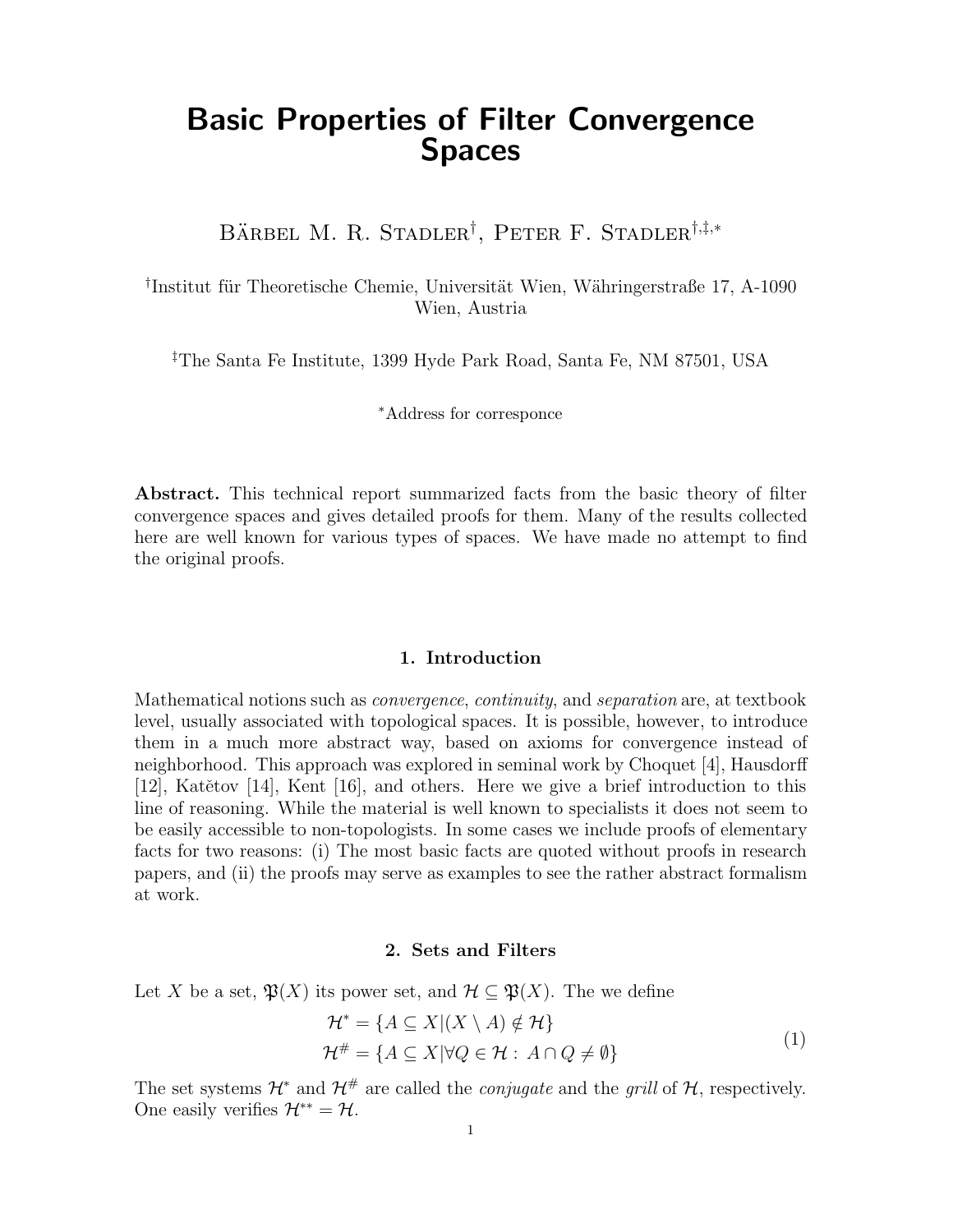The set  $\mathcal{H} \subseteq \mathfrak{P}(X)$  is *isotone* if  $A \in \mathcal{H}$  and  $A \subseteq B \subseteq X$  implies  $B \in \mathcal{H}$ . If  $\mathcal{H}$  is isotone, then  $\mathcal{H}^* = \mathcal{H}^*$ .  $\mathcal{H}^*$  is isotone if and only if  $\mathcal{H}$  is isotone.

Let  $\mathcal{F}, \mathcal{G} \in \mathfrak{P}(X)$ . If  $\mathcal{F} \subset \mathcal{G}$  we say that  $\mathcal{G}$  is finer than  $\mathcal{F}$  and  $\mathcal{F}$  is coarser than  $\mathcal{G}$ . Note that  $\mathcal{F} \subseteq \mathcal{G}$  implies  $\mathcal{G}^* \subseteq \mathcal{F}^*$ .

**Definition 1.** A filter basis on X is a set  $\mathcal{F} \subseteq \mathfrak{P}(X)$  satisfying the axioms

(F1)  $F \in \mathcal{F}$  implies  $F \neq \emptyset$ ,

(F2)  $F_1, F_2 \in \mathcal{F}$  implies that there exists  $F_3 \in \mathcal{F}$  such that  $F_3 \subseteq F_1 \cap F_2$ 

If, in addition,

 $(F3)$  F is isotone,

the set system  $\mathcal F$  is called a filter on X. Each filter basis  $\mathcal F$  uniquely defines a filter which we will denote by  $\mathcal{F} \uparrow$ . A filter U is an ultrafilter if there is no filter  $\mathcal{F} \neq \mathcal{U}$ that is finer than  $U$ .

For a filter  $\mathcal F$ , axiom (F2) can be replaced by

 $(F2')$   $F_1, F_2 \in \mathcal{F} \Longrightarrow F_1 \cap F_2 \in \mathcal{F}$ .

Each filter basis F defines a unique filter which we denote by  $\mathcal{F}\uparrow$ . We denote the set of filters on X by  $\Phi X$ . The *discrete filter* of x is  $\dot{x} = \{A \subseteq X | x \in A\}$ . Analogously we write  $\dot{F} = \{A \subseteq X | F \subseteq A\}$ . Note that  $\dot{A} = \{A\} \uparrow$ . Hence, we have  $\mathcal{F} \uparrow = \bigcup_{F \in \mathcal{F}} \dot{F}$ for any filter basis  $\mathcal{F}.$ 

If  $\mathcal F$  is a filter, then

$$
\mathcal{F}\downarrow = \bigcap \{F \in \mathcal{F}\} \neq \emptyset. \tag{2}
$$

Clearly,  $\dot{x} \downarrow = \{x\}$ . Note that, in general,  $\mathcal{F} \downarrow \notin \mathcal{F}$  if X is an infinite set. For instance, the  $\varepsilon$ -neighborhoods around a point  $x \in \mathbb{R}^n$  form a filter basis, the intersection of all neighborhoods of x, however, is  $\{x\}$  which itself if not a neighborhood of x w.r.t. the standard topology on  $\mathbb{R}^n$ .

Two filters F and G are disjoint if there is  $F \in \mathcal{F}$  and  $G \in \mathcal{G}$  such that  $F \cap G = \emptyset$ . If  $\mathcal F$  and  $\mathcal G$  are not disjoint, there is a uniquely defined coarsest filter that is finer than both  $\mathcal F$  and  $\mathcal G$ :

$$
\mathcal{F} \vee \mathcal{G} = \{ H = F \cap G \big| F \in \mathcal{F}, G \in \mathcal{G} \}
$$
\n
$$
(3)
$$

If F and G are disjoint we write  $\mathcal{F} \vee \mathcal{G} = \emptyset$ . We have  $\mathcal{F} \vee \mathcal{G} \subseteq \mathcal{H}$  if and only if  $\mathcal{F} \subseteq \mathcal{H}$ and  $\mathcal{G} \subseteq \mathcal{H}$ .

#### 3. Convergence

#### 3.1. Axioms of Filter Convergence.

**Definition 2.** Let X be a set,  $\Phi X$  the set of filters on X, and  $q \subseteq \Phi X \times X$  a relation. We will write  $\mathcal{F} \rightarrow_q x$ , "the filter  $\mathcal F$  converges to x", if

(C0)  $\mathcal{F} \rightarrow_q x$  and  $\mathcal{F} \subset \mathcal{G}$  implies  $\mathcal{G} \rightarrow_q x$ , i.e., if  $\mathcal{F}$  converges to x, then every finer filter also converges to x.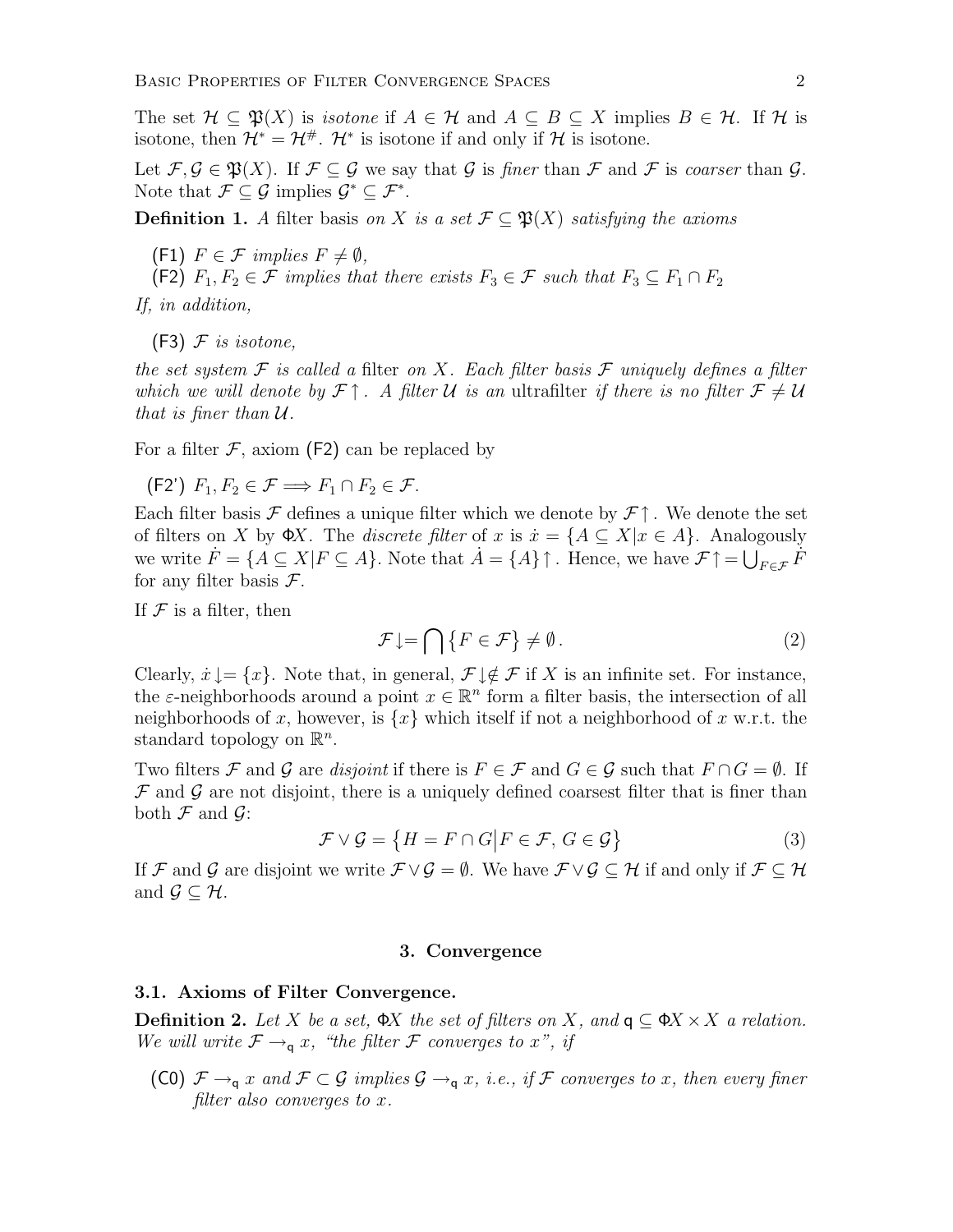BASIC PROPERTIES OF FILTER CONVERGENCE SPACES 3

The *limes* of  $\mathcal F$  is the set

$$
\lim \mathcal{F} = \{ x \in X | \mathcal{F} \to_{\mathsf{q}} x \} \tag{4}
$$

By (C0)  $\mathcal{F} \subseteq \mathcal{G}$  implies  $\lim \mathcal{F} \subseteq \lim \mathcal{G}$ . Set Conv(X) = { $x \in X$ | $\exists \mathcal{F} : \mathcal{F} \rightarrow_q x$ }. It will be useful to extend the notion of convergence to filter bases: We say a filter basis  $\mathcal{F} \rightarrow_q x$  if and only if the filter  $\mathcal{F} \uparrow \rightarrow_q x$ .

**Definition 3.** Let X be a set,  $\Phi X$  the set of filters on X, and  $q \subseteq \Phi X \times X$  a relation. The pair  $(X, \mathsf{q})$  is a generalized convergence space if  $(\mathsf{C} \mathsf{0})$  and

$$
(C1) \dot{x} \rightarrow_q x \text{ for } x \in X
$$

is true.

Axiom (C1) could be replaced e.g. by  $Conv(X) = X$ .

**3.2. Neighborhood.** The notion of "neighborhood" can be introduced by means of the following construction.

**Definition 4.** Suppose  $(X, \mathsf{q})$  satisfies (C0). Then

$$
\mathcal{N}_{q}(x) = \bigcap \{ \mathcal{F} \in \Phi X | \mathcal{F} \to_{q} x \}
$$
\n<sup>(5)</sup>

is called the neighborhood filter of  $x \in X$ . We call a set  $N \in \mathcal{N}_q(x)$  a neighborhood  $of x.$ 

Note that a filter that converges to  $x$  is by definition finer than the neighborhood filter of x. In other words, for each neighborhood  $N \in \mathcal{N}_{q}(x)$  and each filter  $\mathcal{F} \to_q x$ , there is a set  $F \in \mathcal{F}$  such that  $F \subseteq N$ .

**3.3.** Closure and Interior. The notions of the *closure*  $cl(A)$  and the *interior*  $int(A)$ of a set  $A \subseteq X$  can be defined in terms of convergence. The notions of open and closed sets are related to closure and interior operators in a natural way.

**Definition 5.** Suppose  $(X, \mathsf{q})$  satisfies  $(\mathsf{C}0)$ . Then we define

$$
\mathsf{cl}(A) = \{ x \in X \mid \exists \mathcal{F} \in \Phi X : A \in \mathcal{F} \text{ and } \mathcal{F} \to_{\mathsf{q}} x \}
$$
  
 
$$
\mathsf{int}(A) = \{ x \in A \mid \mathcal{F} \to_{\mathsf{q}} x \text{ implies } A \in \mathcal{F} \}
$$
 (6)

Even more general definitions of closure operators do not necessarily rely on convergence, see e.g. [10].

**Theorem 1.** Suppose  $(X, q)$  satisfies  $(C0)$ . Then the closure and interior operators satisfy

- (0) X \ int $(A) = cl(X \setminus A)$  and, equivalently,  $X \setminus cl(A) = int((X \setminus A))$ .
- (I')  $cl(X) = Conv(X)$ ,  $int(X) = X$ ,  $int(\emptyset) = X \setminus Conv(X)$ ,  $cl(\emptyset) = \emptyset$ .
- (II')  $A \subseteq B$  implies  $cl(A) \subseteq cl(B)$  and  $int(A) \subseteq int(B)$ .

Axiom (C1) is then equivalent to

(III)  $A \subseteq cl(A)$  for all  $A \subseteq X$ .

If  $(C0)$  and  $(C1)$  hold, we have in addition

(I) cl(X) = X and int( $\emptyset$ ) =  $\emptyset$ .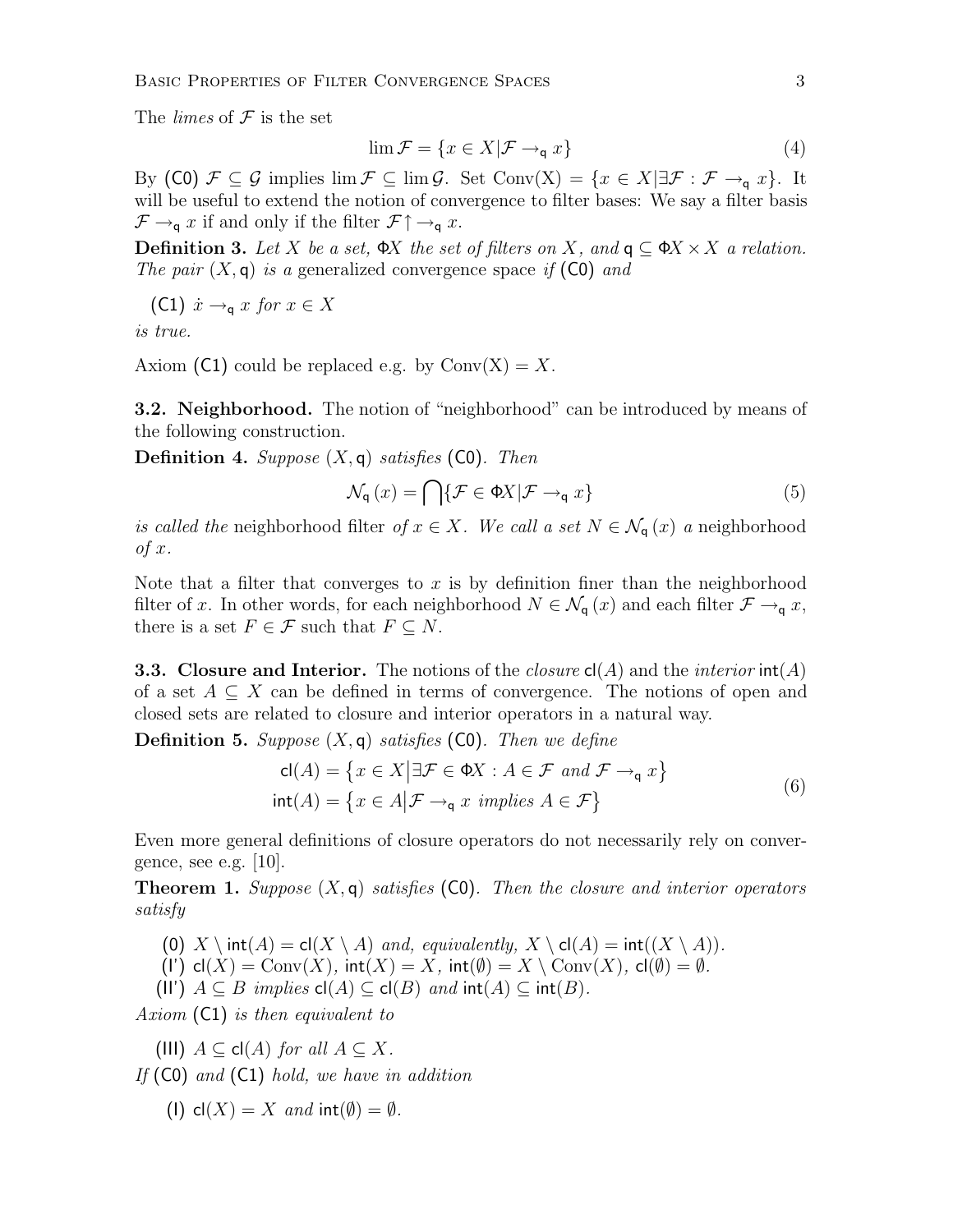BASIC PROPERTIES OF FILTER CONVERGENCE SPACES 4

(II)  $cl(A) \cup cl(B) = cl(A \cup B)$  and  $int(A) \cap int(B) = int((A \cap B)).$ 

Proof. We first show that the definition of the closure operator is equivalent to

$$
x \in \mathsf{cl}(A) \qquad \Longleftrightarrow \qquad \exists \mathcal{F} : \mathcal{F} \to_{\mathsf{q}} x \text{ and } A \in \mathcal{F}^* \tag{7}
$$

In order to prove equ.(7) we observe that  $A \in \mathcal{F}$  implies  $X \setminus A \notin \mathcal{F}$  by (F1) and hence  $A \in \mathcal{F}^*$ ; Conversely, if  $\mathcal{F} \to_{\mathsf{q}} x$  and  $A \in \mathcal{F}^*$ , then  $\mathcal{F}^* = \mathcal{F}^{\#}$  implies that  $A \cap F \neq \emptyset$ for all  $F \in \mathcal{F}$ . Hence there is a filter G with basis  $\{F \cap A | F \in \mathcal{F}\}\$ , which is finer than  $\mathcal F$ , and hence converges to x, and contains A.

Equ.(7 implies that  $x \notin cl(A)$  is equivalent to  $\mathcal{F} \to q$   $x \implies A \notin \mathcal{F}^*$ . Recalling that  $A \notin \mathcal{F}^*$  is equivalent to  $X \setminus A \in \mathcal{F}$ , we see that  $x \notin cl(A)$  is equivalent to  $x \in \text{int}((X \setminus A)),$  i.e.,  $X \setminus \text{cl}(A) = \text{int}(X \setminus A)$ , and (0) holds.

Property (I) follows immediately from the definitions, property (II) follows from the isotony of filters.

(C1),  $\dot{x} \to_q x$ , implies  $\{x\} \in \dot{x}$  and hence  $A \in \dot{x}$  whenever  $x \in A$ . Thus  $x \in A$ implies  $x \in cl({x})$ . Now we use (II):  ${x} \subseteq A$  implies  $x \in cl({x}) \subseteq cl(A)$  and hence  $A \subseteq cl(A)$ . Conversely,  $x \in cl({x})$  implies that there is filter containing  ${x}$  that converges to x. This filter must contain all sets that contain  $x$ , i.e., it coincides with  $\dot{x}$ . Thus  $\dot{x} \rightarrow_q x$ .

If (III) holds, then  $X = \text{Conv}(X)$ . Thus (I) simplifies to (I').

The inclusion rules (IV) now follow immediately from the definitions of closure and interior and the filter axioms: For instance, if  $x \in \text{int}((A \cap B))$  then  $\mathcal{F} \to_{\mathsf{q}} x$  implies  $A \cap B \in \mathcal{F}$ . Since  $A \cap B \subseteq A$ , isotony of  $\mathcal F$  implies  $A, B \in \mathcal{F}$ . Thus  $x \in \text{int}(A)$  and  $x \in \text{int}(B)$ , i.e.,  $x \in \text{int}(A) \cap \text{int}(B)$ . The other three assertions follow by analogous arguments.

If  $x \in \text{int}(A) \cap \text{int}(B)$  we have  $\mathcal{F} \to_{\mathsf{q}} x$  implies  $A \in \mathcal{F}$  and  $\mathcal{F} \to_{\mathsf{q}} x$  implies  $B \in \mathcal{F}$ . In other words, if  $x \in A \cap B$  then  $\mathcal{F} \to_{q} x$  implies both  $A \in \mathcal{F}$  and  $B \in \mathcal{F}$ , and hence, by  $(F2')$ ,  $A \cap B \in \mathcal{F}$ . Thus  $x \in \text{int}((A \cap B))$ . Therefore  $\text{int}(A) \cap \text{int}(B) \subseteq \text{int}((A \cap B))$ . Conversely, we have  $A \cap B \subseteq A$  implies  $\text{int}((A \cap B)) \subseteq \text{int}(A)$  and  $A \cap B \subseteq A$  implies  $\text{int}((A \cap B)) \subseteq \text{int}(B)$ . Thus  $\text{int}((A \cap B)) \subseteq \text{int}(A) \cap \text{int}(B)$ . Consequently we have  $\text{int}((A \cap B)) = \text{int}(A) \cap \text{int}(B)$ . The corresponding result for the closure operator now follows from  $(0)$ .

Theorem 1 establishes the basic properties of a generalized closure operator. It also strongly suggests that spaces that do not satisfy at least (C0) and (C1) may have counter-intuitive properties such as the non-empty interior of the empty set, or the fact that the closure of a set A can be a non-trivial subset of A. The use of  $(I)$ ,  $(II)$ , and (III) as axioms goes back to Hausdorff's work [12]. We shall see in section B.6 that a closure operator satisfying these axioms uniquely determines a pretopological spaces.

# 3.4. Open and Closed Sets.

**Definition 6.** Let  $(X, \mathsf{q})$  satisfy (C0). A set  $A \subseteq X$  is open in  $(X, \mathsf{q})$  if  $A = \text{int}(A)$ . It is closed if  $A = cl(A)$ .

A set  $N \subset X$  is a  $\tau$ -neighborhood of x if there is an open set O (open neighborhood) such that  $x \in O \subseteq N$ . The  $\tau$ -neighborhoods of x form a filter  $\mathcal{T}_{q}(x)$ , which we call the topological neighborhood filter of  $X$ .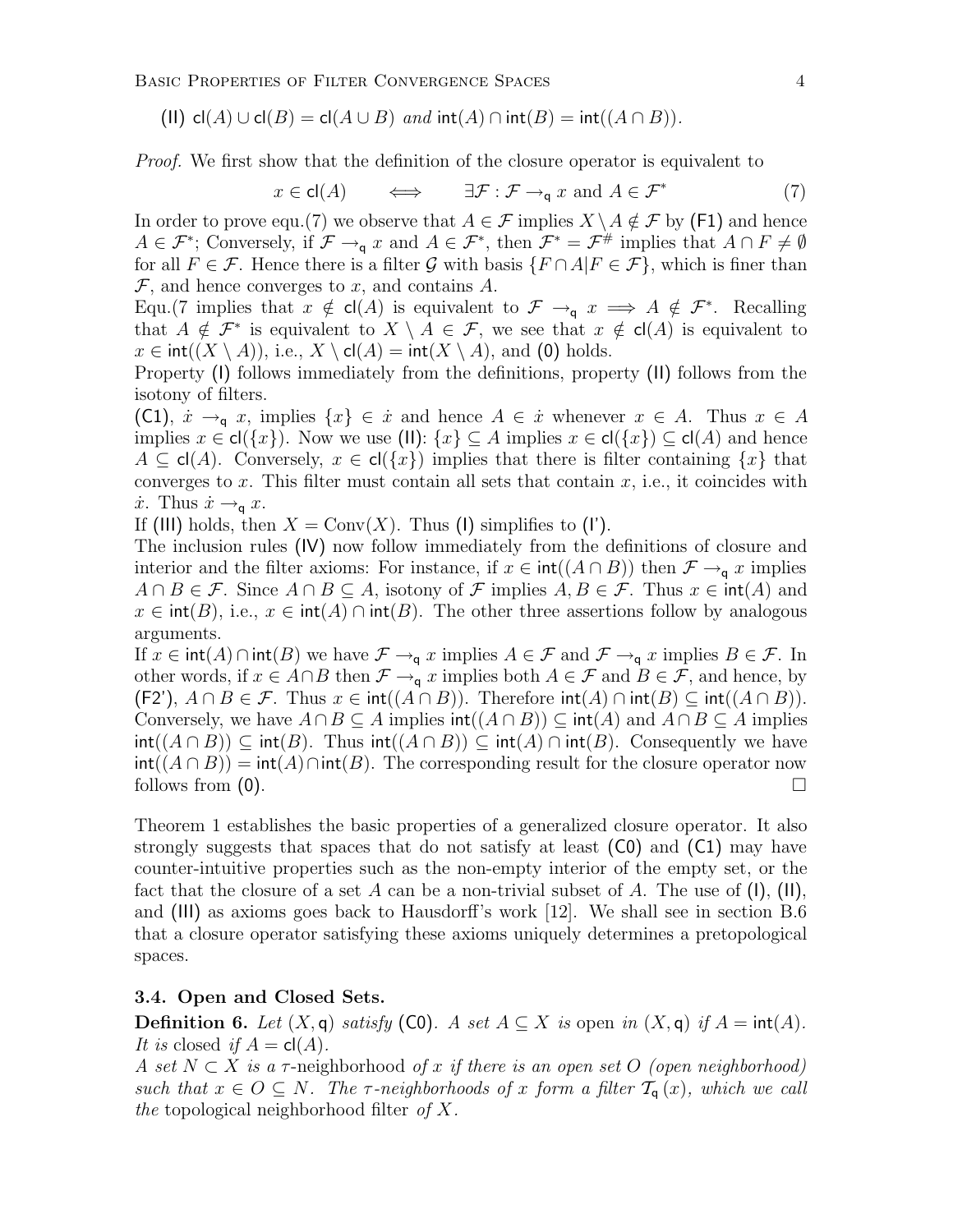Clearly, the collection of open sets that contain  $x$  form a basis of the topological neighborhood filter  $\mathcal{T}_{q}(x)$ . The open neighborhoods form a filter basis of  $\mathcal{T}_{q}(x)$ .

**Lemma 1.** (i)  $\mathcal{T}_{q}(x) \subseteq \mathcal{N}_{q}(x)$ . (ii) A set A is open if and only if for each each  $x \in A$  there is  $N \in \mathcal{N}_{q}(x)$  such that  $N \subseteq A$ . (iii)  $\mathcal{T}_{q}(x) = \mathcal{N}_{q}(x)$  if and only if each neighborhood  $F \in \mathcal{N}_q(x)$  contains an open set O with  $x \in O$ , i.e., if each neighborhood contains an open neighborhood.

*Proof.* (i) follows directly from the definition of  $\mathcal{T}_{q}(x)$ . (ii) A is open iff for each  $x \in A$ holds  $A \in \mathcal{N}_{q}(x)$ . The filter axioms insure that this is equivalent to the seemingly weaker condition of the lemma. (iii) If  $\mathcal{T}_{q}(x) = \mathcal{N}_{q}(x)$  if and only if every  $A \in \mathcal{N}_{q}(x)$ contains a basis element of  $\mathcal{T}_{q}(x)$ , i.e., an open set O that in turn is a neighborhood of x. Since  $x \in O$  implies that there is  $N \subseteq O$  with  $x \in N$  and  $N \in \mathcal{N}_q(x)$ , claim (iii) follows.  $\Box$ 

**Theorem 2.** Let  $(X, \mathsf{q})$  be a generalized convergence space. Then the sets  $\mathcal{O}$  of all open sets and  $C$  of all closed satisfy

- (O0) A set A is open if and only if its complement  $X \setminus A$  is closed.
- $(0,1) \emptyset \in \mathcal{O}, X \in \mathcal{O}, \text{ and } \emptyset \in \mathcal{C}, X \in \mathcal{C}.$
- (O2) If  $O_1, O_2 \in \mathcal{O}$  then  $O_1 \cup O_2 \in \mathcal{O}$ . If  $C_1, C_2 \in \mathcal{C}$  then  $C_1 \cap C_2 \in \mathcal{C}$ .
- (O3) If  $O_i \in \mathcal{O}$  for all  $i \in I$ , then  $\bigcup \{O_i | i \in I\} \in \mathcal{O}$ . If  $C_i \in \mathcal{C}$  for all  $i \in I$ , then  $\bigcap \{C_i | i \in I\} \in \mathcal{C}.$

*Proof.* (00) We have  $A \in \mathcal{O} \iff A = \text{int}(A)$ . This is equivalent to  $X \setminus A =$  $X \setminus \text{int}(A) = \text{cl}(X \setminus A) \Longleftrightarrow X \setminus A \in \mathcal{C}.$ 

(O1) follows immediately from (I) and (I').

(O2) follows directly from property (II') of the closure and interior operators.

(O3) Consider a collection  $\{C_i | i \in I\}$  of closed sets, where I is an arbitrary index set. Then we have  $\bigcap_{j\in I} C_j \subseteq C_i$  for all  $i \in I$ . Property (II) implies  $\textsf{cl}(\bigcap_{j\in I} C_j) \subseteq$  $\mathsf{cl}(C_i) = C_i$  for all  $i \in I$  and hence  $\mathsf{cl}(\bigcap_{j \in I} C_j) \subseteq \bigcap_{i \in I} C_i$ . On the other hand, (III) implies  $\bigcap_{i\in I} C_i \subseteq \mathsf{cl}(\bigcap_{i\in I} C_i)$ . Therefore  $\bigcap_{i\in I} C_i = \mathsf{cl}(\bigcap_{i\in I} C_i)$ , i.e.,  $\bigcap_{i\in I} C_i \in \mathcal{C}$ . The corresponding proposition for the union of open sets follows from (O0).

Note that  $(X, \mathcal{O})$  forms a topological space in the conventional sense, see e.g. [9]. The neighborhood filters in this space are exactly the topological neighborhood filters  $\mathcal{T}_{q}(x)$ . Hence, if  $\mathcal{T}_{q}(x) \neq \mathcal{N}_{q}(x)$  we obtain a notion of neighborhood that is more general than the topological concept.

### 3.5. Convergence Spaces and Topology.

**Definition 7.** Let X be a set,  $\Phi X$  the set of filters on X, and  $\mathbf{q} \subseteq \Phi X \times X$  a relation. We say the filter  $\mathcal{F} \in \Phi X$  converges to x with respect to q if  $(\mathcal{F}, x) \in \mathsf{q}$ . For convenience we write  $\mathcal{F} \rightarrow_q x$ . Consider the following axioms

- (C2)  $\mathcal{F} \rightarrow_q x \implies (\mathcal{F} \cap \dot{x}) \rightarrow_q x$ .
- (C3)  $\mathcal{F} \rightarrow_q x$  and  $\mathcal{G} \rightarrow_q x$  implies  $(\mathcal{F} \cap \mathcal{G}) \rightarrow_q x$ .
- (C4)  $\mathcal{F} \rightarrow_{q} x$  whenever all ultrafilters U that are finer than F converge to x.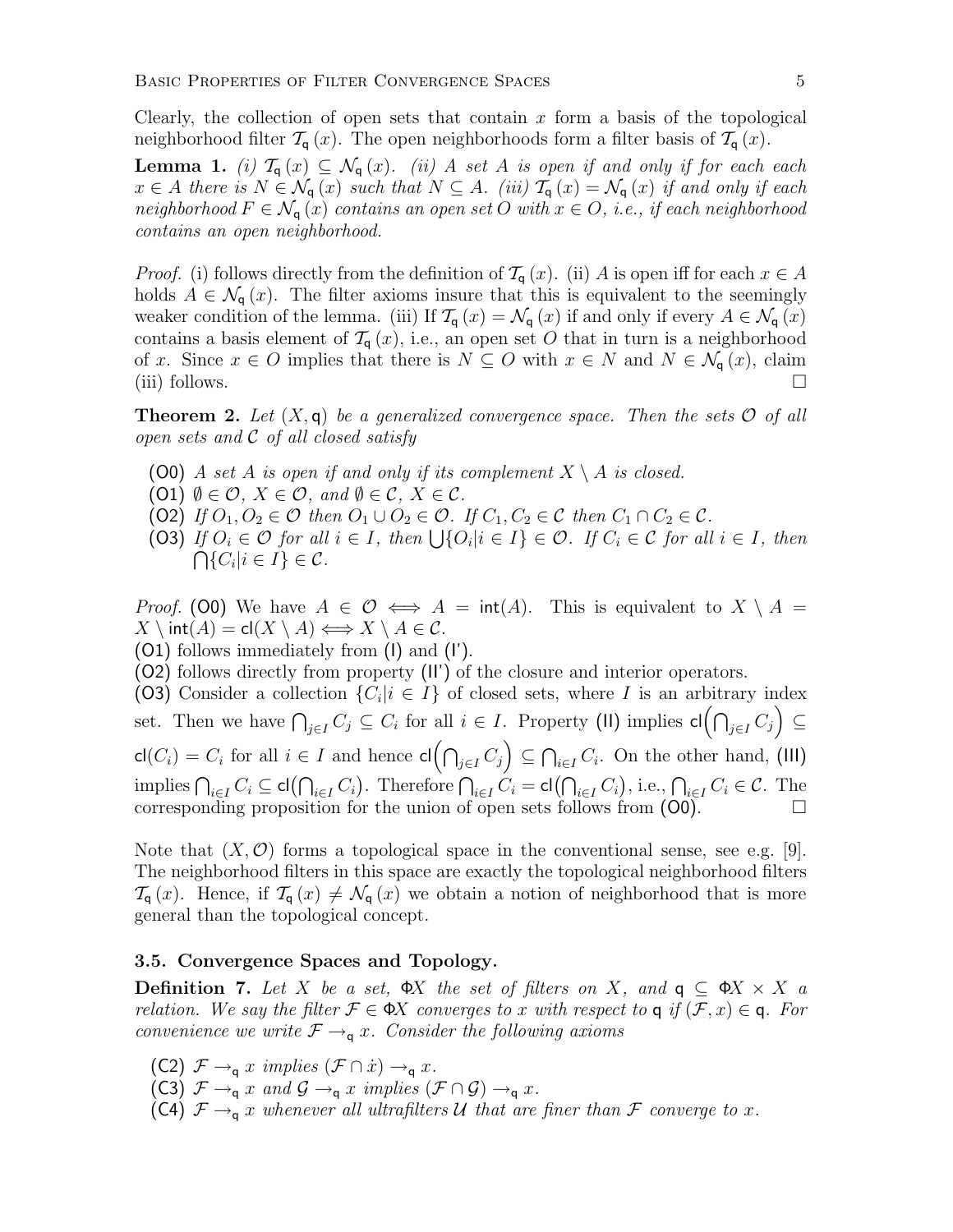BASIC PROPERTIES OF FILTER CONVERGENCE SPACES 6

- (C5) The neighborhood filters  $\mathcal{N}_{q}(x)$  converge to x for all  $x \in X$ .
- (C6) The topological neighborhood filters  $\mathcal{T}_{q}(x)$  converge to x for all  $x \in X$ .

A generalized convergence space satisfying (C2) is a Kent convergence space. If it satisfies  $(C3)$  it is called a limit space, if  $(C4)$  holds, we have a pseudotopological convergence space, if  $(C5)$  holds we have a pretopological convergence space, and if (C6) holds, we have a topological convergence space. If (S) holds,  $(X, \mathsf{q})$  is called symmetric.

The following obvious implications hold for general convergence spaces:

topological =⇒ pretopological =⇒ pseudotopological =⇒ limit space =⇒ Kent

Kent convergence spaces are characterized by the fact that they can be represented as an infimum of a set of topological spaces.  $(X, \mathsf{q})$  is a Kent convergence space if and only if there is a collection Q of topological convergence relations such that for all  $\mathcal{F} \in \Phi X$  holds

$$
\lim_{\mathsf{q}} \mathcal{F} = \sup_{\mathsf{q}' \in \mathsf{Q}} \lim_{\mathsf{q}'} \mathcal{F}
$$
 (8)

For the details see [17]. Limit spaces [8] and pseudotopological spaces were introduced by Fischer and Choquet, resp., as generalizations of topological spaces. They were further generalized by Kent [16]. Pretopological spaces, also introduced by Choquet [4], will be discussed in the following section.

Two topological convergence spaces will be of particular importance in the following. The *discrete convergence space*  $(X, d)$  is defined by the fact that  $\mathcal{F} \rightarrow_d x$  implies  $\mathcal{F} = \dot{x}$ , i.e.,  $\mathcal{N}_d(x) = \dot{x}$ , and every set  $A \subseteq X$  is both open and closed. In other words the discrete convergence structure  $d$  on  $X$  gives rise to the discrete topology on X. In the *indiscrete convergence space*  $(X, i)$  every filter converges to every point, i.e.,  $\mathcal{N}_i(x) = X$  for all  $x \in X$ , and hence X is the only non-empty open or closed set. Obviously, discrete and indiscrete convergence spaces are topological.

**Definition 8.** Let  $(X, \mathsf{q}_1)$  and  $(X, \mathsf{q}_2)$  be generalized convergence spaces. We say that  $q_1$  is finer than  $q_2$  and  $q_2$  is coarser than  $q_1$  if  $\mathcal{F} \to_{q_1} x$  implies  $\mathcal{F} \to_{q_2} x$  for all  $x \in X$ and  $\mathcal{F} \in \Phi X$ . We write  $q_1 \subseteq q_2$ , regarding the convergence relations  $q_1$  and  $q_2$  as subsets of  $X \times \Phi X$ .

As an immediate consequence we see that

$$
\mathsf{q}_1 \subseteq \mathsf{q}_2 \qquad \text{implies} \qquad \mathcal{N}_{\mathsf{q}_2}\left(x\right) \subseteq \mathcal{N}_{\mathsf{q}_1}\left(x\right),\tag{9}
$$

since  $\mathcal{N}_{q_2}(x) = \bigcap \{ \mathcal{F} | \mathcal{F} \to_{q_2} x \} \subseteq \bigcap \{ \mathcal{F} | \mathcal{F} \to_{q_1} x \} = \mathcal{N}_{q_1}(x)$ .

Kent [16] shows that for each Kent convergence relation q there is a finest limit, pseudotopological, pretopological, and topological convergence relation that is coarser than q. Their construction starts from q and proceeds by applying the appropriate axiom (C3) through (C6) in order to obtain additional converging filters.

3.6. Pretopological Spaces. Pretopological spaces play a crucial role in our discussion. The following theorem shows that these structure can be based on the notion of neighborhood.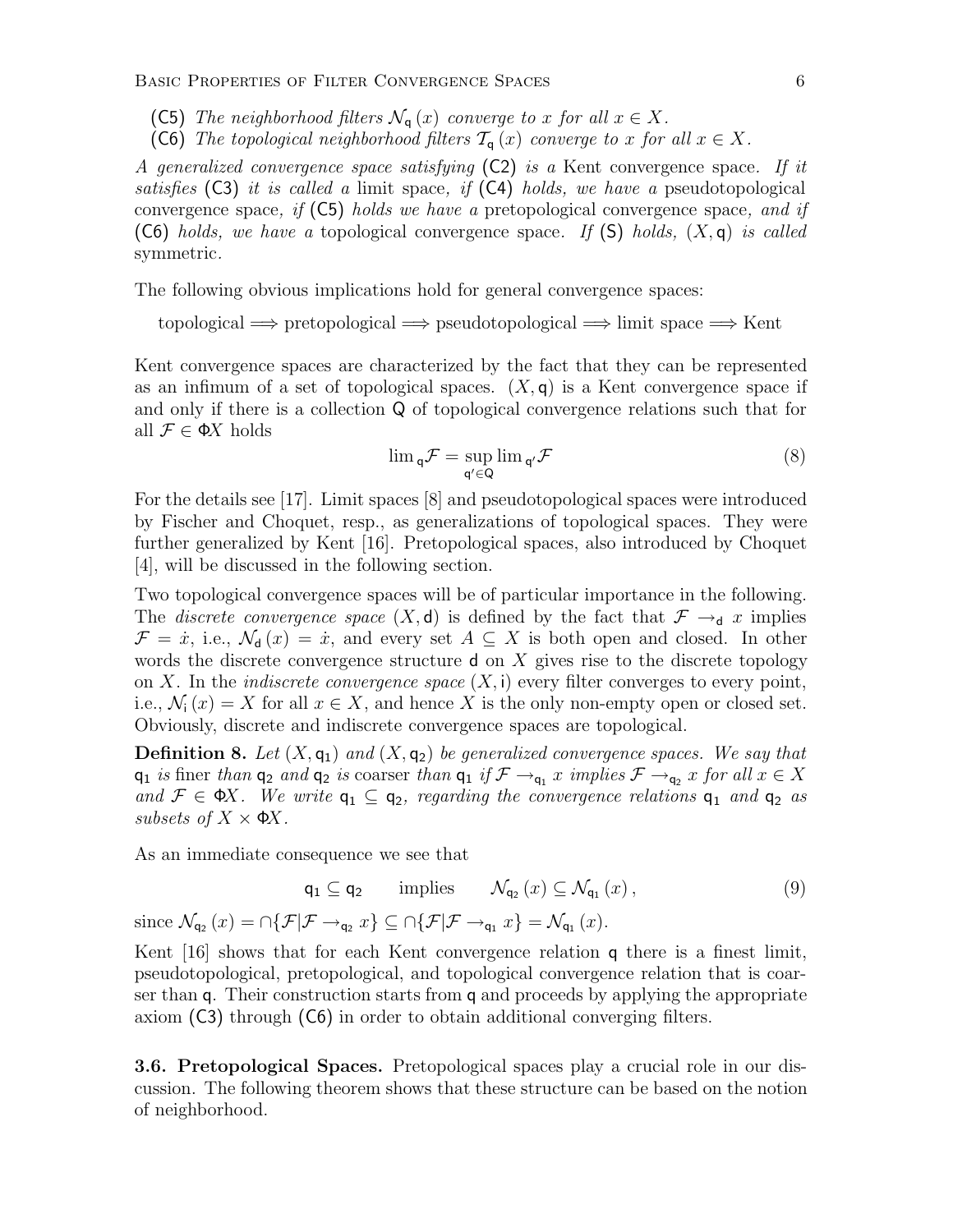**Theorem 3.** Let  $(X, \mathsf{q})$  be a pretopological convergence space, with closure and interior operators given by definition 5. Then we have

$$
int(A) = \{x \in X | A \in \mathcal{N}_q(x)\}
$$
  
\n
$$
\mathcal{N}_q(x) = \{F \subseteq X | x \in int(F) \}
$$
  
\n
$$
cl(A) = \{x \in A | Q \cap A \neq \emptyset \text{ for all } Q \in \mathcal{N}_q(x)\}
$$
\n(10)

*Proof.* By definition, the neighborhood filter  $\mathcal{N}_{q}(x)$  is the intersection of all filters  $\mathcal{F}$ that q-converge to x. Thus  $A \in \mathcal{N}_{q}(x)$  implies that  $A \in \mathcal{F}$  holds for all filters that converge to x. Conversely, if  $A \in \mathcal{F}$  for all  $\mathcal{F} \to_{q} x$ , then  $A \in \mathcal{N}_q(x)$  is true. Hence " $\mathcal{F} \to_{\mathsf{q}} x$  implies  $A \in \mathcal{F}$ " is equivalent to  $A \in \mathcal{N}_{\mathsf{q}}(x)$ . This proves the first equation. In order to verify the second line we observe that  $x \in \text{int}(F)$  is equivalent to  $F \in \mathcal{F}$ for each filter that converges to x. Hence  $F \in \mathcal{N}_{q}(x)$ . Conversely, if  $F \in \mathcal{N}_{q}(x)$ then  $F \in \mathcal{F}$  for each filter the converges to x, i.e.,  $\mathcal{F} \rightarrow_q x$  implies  $F \in \mathcal{F}$ , and thus  $x \in \text{int}(F)$ .

The equation for  $cl(A)$  now follows from (0).

Theorem 3 shows that neighborhood filters, closure operators (satisfying (I), (II) and (III)) and interior operators are equivalent. If one of these objects is known, the other two can be recovered from  $(0)$  and equ. $(10)$ , respectively. Instead of prescribing

the convergence relation q of a pretopological space we may therefore start from the collection  $\mathfrak{N}: x \mapsto \mathcal{N}(x), x \in X$  of neighborhood filters which, for all  $x \in X$  satisfy  $x \in N_x$  for all  $N_x \in \mathcal{N}(x)$ . Given  $(X, \mathfrak{N})$  we obtain the equivalent convergence space  $(X, \mathsf{q}_{\mathfrak{N}})$  by defining

$$
\mathcal{F} \to_{\mathsf{q}_{\mathfrak{N}}} x \iff \mathcal{N}(x) \subseteq \mathcal{F} \tag{11}
$$

It is then easy to verify the following consistency result:

**Lemma 2.**  $(X, q_n)$  is a pretopological convergence space. For all  $x \in X$  it satisfies  $\mathcal{N}_{\mathbf{q}_{\mathfrak{N}}}(x) = \mathcal{N}(x).$ 

*Proof.* From  $x \in N$  for all  $N \in \mathcal{N}(x)$  we see  $\mathcal{N}(x) \subset \dot{x}$  and hence (C1) holds. From  $\mathcal{F} \subset \mathcal{G}$  and  $\mathcal{F} \to_{\mathsf{q}_{\mathfrak{N}}} x$  follows  $\mathcal{G} \to_{\mathsf{q}_{\mathfrak{N}}} x$  since  $\mathcal{G}$  is finer than  $\mathcal{F}$  and hence also finer than  $\mathcal{N}(x)$ ; this verifies (C0). Finally, (C5) follows by definition since  $\mathcal{N}(x) \rightarrow_{\mathsf{q}_{\mathfrak{N}}} x$ and hence  $\mathcal{N}(x) = \bigcap \{ \mathcal{F} | \mathcal{F} \to_{\mathsf{q}_{\mathfrak{N}}} x \} = \mathcal{N}_{\mathsf{q}_{\mathfrak{N}}}(x)$ .

In the following, and in the main text, we speak of pretopological spaces  $(X, \mathfrak{N})$ instead of pretopological convergence spaces  $(X, \mathbf{q}_{\mathfrak{N}})$  since prescribing the neighborhood filters will be more intuitive for our applications than prescribing the abstract convergence relation q.

**Theorem 4.** A pretopological space  $(X, \mathfrak{N})$  is topological if and only if one, and therefore all, of the following equivalent conditions are satisfied

- (i)  $\mathcal{N}(x) = \mathcal{T}(x)$  for all  $x \in X$ .
- (ii) For each  $x \in X$  and each  $N \in \mathcal{N}(x)$  there is a subset  $A \subseteq N$  such that  $x \in A$ and  $N \in \mathcal{N}(y)$  for every  $y \in A$ .
- (iii) The interior operator is idempotent, i.e.,  $\text{int}(\text{int}(A)) = \text{int}(A)$ .
- (iv) The closure operator is idempotent, i.e.,  $\text{cl}(\text{cl}(A)) = \text{cl}(A)$ .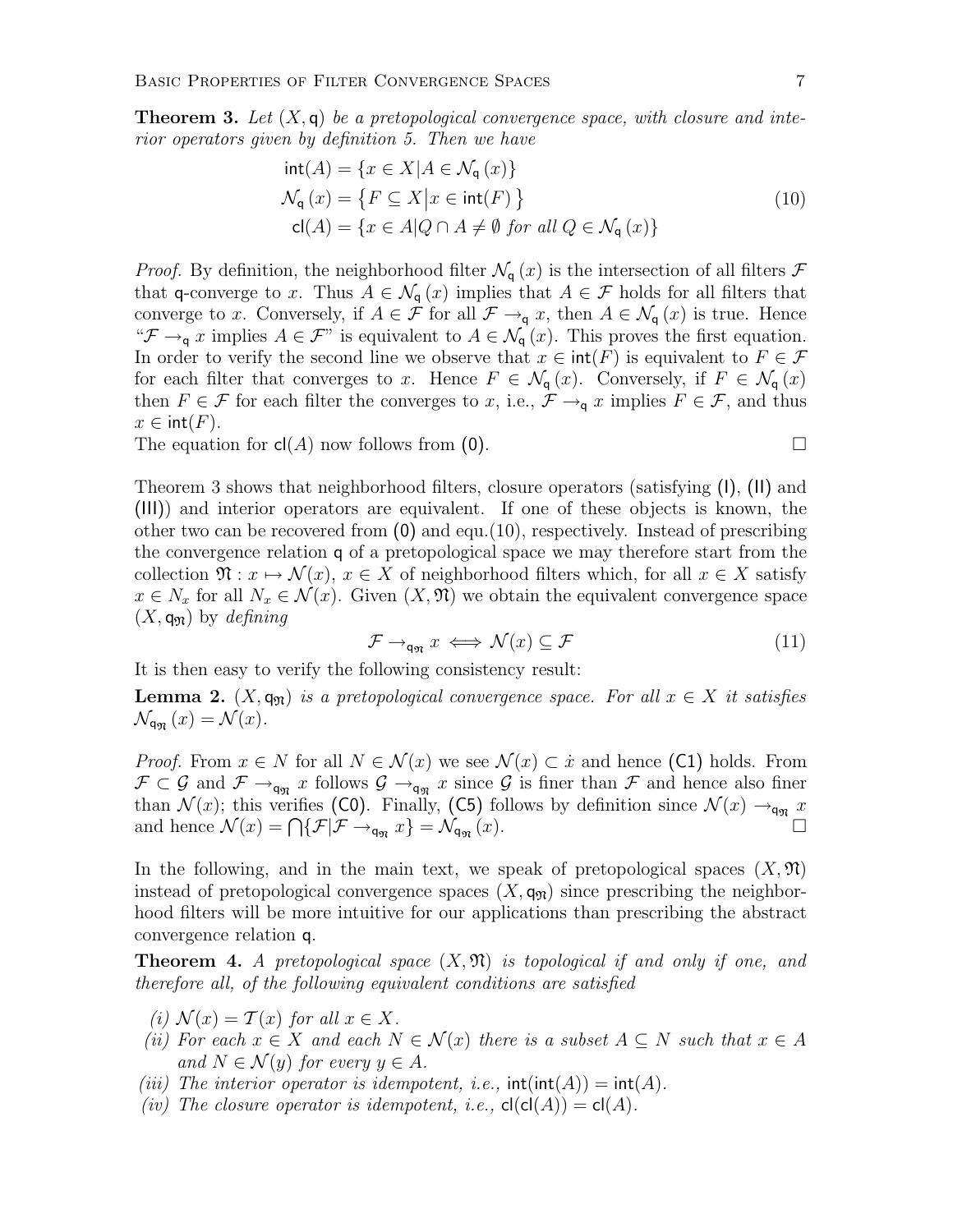*Proof.* (i $\Longleftrightarrow$ ii) is e.g. [9, Thm.I.7.1], (ii $\Longleftrightarrow$ iv) is [9, Thm.I.3.2], (iii $\Longleftrightarrow$ iv) is easily obtained from equ.(10).  $\Box$ 

The comparison of convergence relations translates into the familiar partial order for pretopologies and topologies: If  $(X, \mathfrak{N}_1)$  and  $(X, \mathfrak{N}_2)$  are pretopological spaces, then  $\mathfrak{N}_1$  is finer than  $\mathfrak{N}_2$  if and only if  $\mathcal{N}_2(x) \subseteq \mathcal{N}_1(x)$  for all  $x \in X$ . If  $(X, \mathsf{q}_1)$  and  $(X, \mathsf{q}_2)$ are topological convergence spaces, then  $q_1 \subseteq q_2$  if and only if  $\mathcal{T}_2(x) \subseteq \mathcal{T}_1(x)$  for all  $x \in X$ . This is equivalent to the more familar characterization that  $(X, \mathcal{O}_1)$  is finer than  $(X, \mathcal{O}_2)$  if and only if  $\mathcal{O}_2 \subseteq \mathcal{O}_1$ , i.e., if the open sets w.r.t. to the topology  $\mathcal{O}_1$ are also open w.r.t. the topology  $\mathcal{O}_2$ .

The following result [16, Thm.1] easily follows from the discussion above.

**Lemma 3.** Let  $(X, \mathsf{q})$  be a generalized convergence space. Then

$$
\mathsf{q} \subseteq \mathsf{q}_{\mathfrak{N}_{\mathsf{q}}} \subseteq \mathsf{q}_{\mathcal{O}_{\mathsf{q}}} \tag{12}
$$

where  $\mathsf{q}_{\mathfrak{R}_{\mathsf{q}}}$  and  $\mathsf{q}_{\mathcal{O}_{\mathsf{q}}}$  denote the convergence relations of the pretopological space  $(X,\mathfrak{N}_{\mathrm{u}})$ and the topological space  $(X, \mathcal{O}_{II})$ , respectively.

The following result will be useful for the discussion of continuous functions:

**Lemma 4.** Let  $(X, \mathsf{q}_1)$  and  $(X, \mathsf{q}_2)$  be generalized convergence spaces such that  $\mathsf{q}_1$  is finer than  $q_2$ . Then  $\mathfrak{N}_{q_1}$  is finer than  $\mathfrak{N}_{q_2}$  and  $\mathcal{O}_{q_1}$  is finer than  $\mathcal{O}_{q_2}$ .

Proof. The first part follows immediately from equ.(9) above.

Let O be an open neighborhood of y w.r.t.  $q_2$ . Thus for all  $x \in O$ , there is  $N_{q_2}^x$ such that  $x \in N_{q_2}^x \subseteq O$ . From  $\mathcal{N}_{q_2}(x) \subseteq \mathcal{N}_{q_1}(x)$  we know that for each  $N_{q_2}^x$  there is  $x \in N_{\mathsf{q}_1}^x \subseteq N_{\mathsf{q}_2}^x \subseteq O$ , and hence O is open w.r.t.  $\mathcal{O}_{\mathsf{q}_1}$  as well.  $\mathcal{O}_{\mathsf{q}_2} \subseteq \mathcal{O}_{\mathsf{q}_1}$ .

3.7. Composition of Pretopologies. A useful composition of pretopologies on a set X is described in [7]. Let  $p$  and  $q$  be two pretopologies on X with neighborhood filters  $\mathcal{N}_{\mathsf{p}}(x)$  and  $\mathcal{N}_{\mathsf{q}}(x)$ . We set

$$
\mathcal{N}_{\mathsf{pq}}\left(x\right) = \{A \subseteq X | \text{int}^{\mathsf{p}} A \in \mathcal{N}_{\mathsf{q}}\left(x\right) \} \tag{13}
$$

where int<sup>p</sup> denotes the interior operator w.r.t. to the pretopology p. The closure and interior operators satisfy

$$
int^{pq} = intqintp \quad \text{and} \quad clpq = clqclp
$$
 (14)

The discrete topology d is the unit element of this composition, while the indiscrete topology i acts as null element, i.e.,  $pd = dp = p$  and  $pi = ip = i$ .

Given two pretopologies **p** and **q** we define **p**  $\wedge$  **q** via its neighborhood filters

$$
\mathcal{N}_{\mathsf{p}\wedge\mathsf{q}}\left(x\right) = \mathcal{N}_{\mathsf{q}}\left(x\right) \cup \mathcal{N}_{\mathsf{q}}\left(x\right) \tag{15}
$$

Let  $\alpha$  be an ordinal number. Then define  $p^{\alpha} = p^{\alpha-1}p$  if  $p^{\alpha-1}$  exists and  $p^{\alpha} = \bigwedge_{\beta < \alpha} p^{\alpha}$ otherwise. The powers of **p** satisfy  $p^{\alpha+\beta} = p^{\alpha}p^{\beta}$  and  $(p^{\alpha})^{\beta} = p^{\alpha\beta}$  for all ordinal numbers. For each  $p$  there is least ordinal number  $t(p)$ , called the topological defect, such that  $p^{t(p)}$  is a topology [3, 11, 12, 22, 24]. In the following we shall write  $cl(A)^{\alpha}$ for the closure of A in  $p^{\alpha}$ . The "topological closure" is  $\widehat{A} = cl(A)^{t(p)}$ .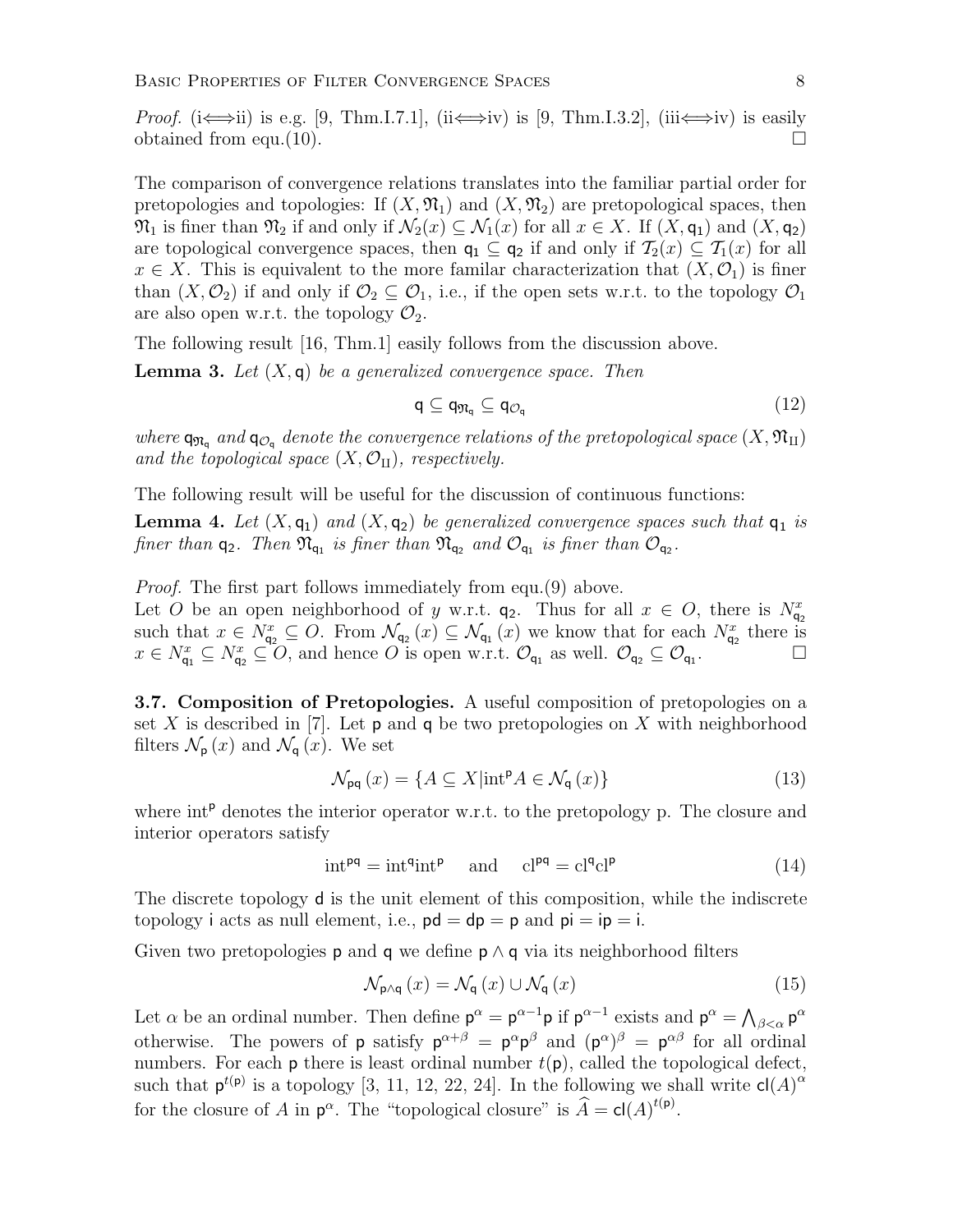#### 4. Uniform Structures

#### 4.1. Symmetry.

(S')  $x \in \mathcal{N}(y) \downarrow$  implies  $y \in \mathcal{N}(x) \downarrow$ . (S)  $\mathcal{F} \rightarrow_q x$  and  $y \in \mathcal{F} \downarrow$  implies  $\mathcal{F} \rightarrow_q y$ . (R0)  $x \in cl(y)$  implies  $y \in cl(x)$  for all  $x, y \in X$ .

In a topological space (S) and (R0) are equivalent, see e.g. [28]. In pretopological spaces (S') and (R0) are equivalent.

If  $(X, \mathsf{q})$  is a pretopological space, then  $(\mathsf{S})$  trivially implies the much weaker symmetry condition (S'). We remark that Kent [18] calls (S') symmetric while Preuß [27] uses "symmetric" for (S). In [17] it is shown that (S) is equivalent to "weak uniformizability", meaning that q can be represented as the infimum of a set of completely regular topologies on X analogous to equ. $(8)$ .

**Lemma 5.** A pretopological space satisfies (S) if and only if  $y \in \mathcal{N}(x)$   $\downarrow$  implies  $\mathcal{N}(y) = \mathcal{N}(x)$ .

*Proof.* (See also [17, Thm.2.2.] Substituting  $\mathcal{N}(x)$  for  $\mathcal F$  in (S) we find that in a (S) pretopological space  $y \in \mathcal{N}(x) \downarrow$  implies  $\mathcal{N}(x) \to y$  and hence  $\mathcal{N}(y) \subseteq \mathcal{N}(x)$ . Consequently,  $x \in \mathcal{N}(x) \downarrow \subseteq \mathcal{N}(y) \downarrow$ . Thus,  $\mathcal{N}(y) \rightarrow y$  and (S) imply  $\mathcal{N}(y) \rightarrow x$ , whence  $\mathcal{N}(y) \subseteq \mathcal{N}(x)$ . Therefore  $\mathcal{N}(y) = \mathcal{N}(x)$ 

Conversely, suppose  $y \in \mathcal{N}(x) \downarrow$  implies  $\mathcal{N}(y) = \mathcal{N}(x)$ . Since  $\mathcal{F} \to x$  means  $\mathcal{N}(x) \subseteq$ F we have  $\mathcal{F} \downarrow \subseteq \mathcal{N}(x) \downarrow$  and  $y \in \mathcal{F} \downarrow$  implies  $y \in \mathcal{N}(x) \downarrow$ ; now  $\mathcal{N}(y) = \mathcal{N}(x)$ guarantees  $\mathcal{F} \to y$ .

4.2. Uniformities and Filters on  $X \times X$ . We first recall the definition of the relation product of subsets of  $X \times X$ :

$$
\Delta = \{(x, x)|x \in X\}
$$
  
\n
$$
F^{-1} = \{(x, y)| (y, x) \in F\}
$$
  
\n
$$
F \circ G = \{(x, y)| \exists z \in X : (x, z) \in G \text{ and } (z, y) \in F\}
$$
  
\n
$$
F[x] = \{y \in X | (x, y) \in F\}
$$
\n(16)

Note that the relation product  $\circ$  is associative, satisfies  $\Delta \circ F = F \circ \Delta = F$  and  $(F^{-1})^{-1} = F.$ 

Now let  $\mathcal{F}, \mathcal{G} \in \Phi[X \times X]$ . We define

$$
\begin{aligned}\n\dot{x} \times \dot{x} &= \{ A \subset X \times X | (x, x) \in A \} \\
\dot{\Delta} &= \{ A \subset X \times X | \Delta \subseteq A \} \\
\mathcal{F}^{-1} &= \{ F^{-1} | F \in \mathcal{F} \} \\
\mathcal{F} \circ \mathcal{G} &= \begin{cases} \{ H | \exists F \in \mathcal{F}, G \in \mathcal{G} : F \circ G \subseteq H \} & \text{if } F \circ G \neq \emptyset \forall F \in \mathcal{F}, G \in \mathcal{G} \\
\emptyset & \text{otherwise} \end{cases} \\
\mathcal{F} \times \mathcal{G} &= \{ H | \exists F \in \mathcal{F} : F \times G \subseteq H \} \\
\mathcal{F}[x] &= \{ F[x] \subset X | F \in \mathcal{F} \}\n\end{aligned}
$$
\n
$$
(17)
$$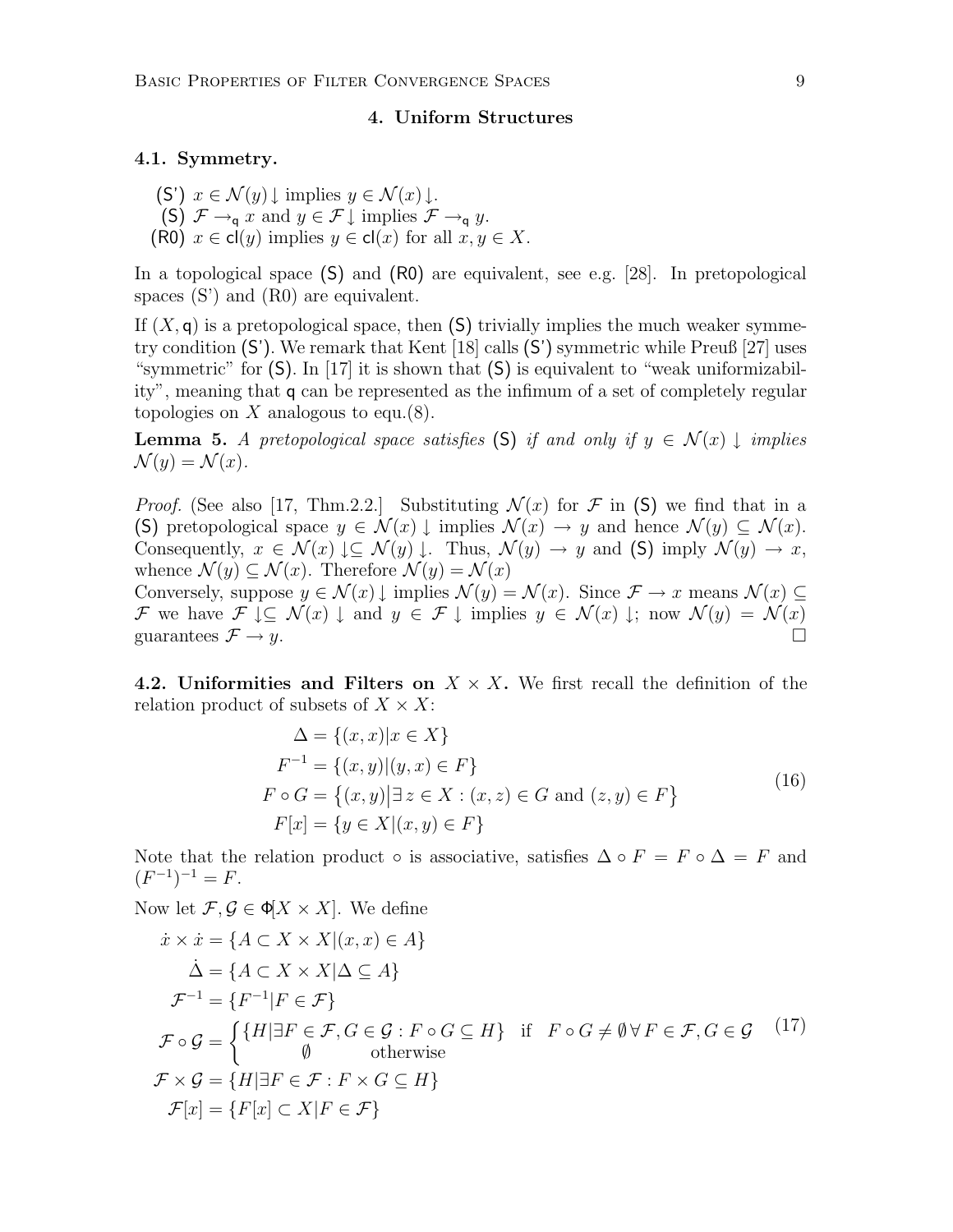Let  $\mathcal{U} \in \Phi[X \times X]$  and consider the following properties.

- (u1)  $\Delta \subset U$  for all  $U \in \mathcal{U}$ .
- (u2)  $U \in \mathcal{U}$  implies  $U^{-1} \in \mathcal{U}$ .
- (u3) For all  $U \in \mathcal{U}$  there is a  $V \in \mathcal{U}$  such that  $V \circ V \subset U$ .
- (u4) For all  $U \in \mathcal{U}$  and all  $x \in X$  there is  $V \in \mathcal{U}$  such that  $(V \circ V)[x] \subset U[x]$ .

The filter U is called a *preuniformity* on X if (u1) is satisfied, a *semiuniformity* if (u1) and (u2) hold, a *quasiuniformity* if (u1) and (u3) hold, a *uniformity* if (u1), (u2), and (u3) hold, and a *local uniformity* if (u1), (u2), and (u4) hold. The elements  $U \in \mathcal{U}$ are called entourages, see e.g. [25]

#### 4.3. Preuniform Convergence Spaces.

**Definition 9.** Let X be a set and let  $\Upsilon \subset \phi(X \times X)$  be a set of filters on  $X \times X$ . Consider the following properties:

(U0)  $\mathcal{G} \in \Upsilon$  and  $\mathcal{G} \subset \mathcal{F}$  implies  $\mathcal{F} \in \Upsilon$ . (U1)  $\dot{x} \times \dot{x} \in \Upsilon$  for all  $x \in X$ . (UD)  $\Delta \in \Upsilon$ . (US)  $\mathcal{F} \in \Upsilon$  implies  $\mathcal{F}^{-1} \in \Upsilon$ . (U3)  $F, G \in \Upsilon$  *implies*  $F \cap G \in \Upsilon$ . (UP) There is a filter  $U \in \Phi[X \times X]$  such that  $\Upsilon = {\mathcal{F}} \in \Phi[X \times X] | \mathcal{U} \subseteq \mathcal{F}$ . (U4)  $F, G \in \Upsilon$  and  $F \circ G \neq \emptyset$  implies  $F \circ G \in \Upsilon$ .

The pair  $(X, \Upsilon)$  is a preuniform convergence space if it satisfies (U0) and (U1) [1]. Note that  $\Delta \subseteq \dot{x} \times \dot{x}$  for all  $x \in X$ . Hence (UD) and (U0) imply (U1). A preuniform convergence space satisfying (UD), (UP), (US) is diagonal, principal, a semiuniform convergence space, respectively. A semiuniform convergence space satisfying  $(U3)$  is a a semi-uniform limit space. Note that (UP) implies (U3). Principal convergence spaces can be identified with the uniformities discussed in the previous subsection. A semiuniform limit space is called a uniform limit space if it satisfies  $(U4)$ . These were first studied by [30]. Principal uniform limit space are equivalent to Weil's [29] notion of "uniform spaces".

Let  $(X, \Upsilon)$  be a pre-uniform convergence space. Then  $(X, \mathsf{q}_{\Upsilon})$  defined by

$$
\mathcal{H} \to_{\mathsf{q}\uparrow} x \text{ whenever } \exists \mathcal{F} \in \Upsilon \text{such that } \mathcal{F}[x] \subseteq \mathcal{H} \tag{18}
$$

Since  $(\dot{x} \times \dot{x})[x] = \dot{x}$ , we see that (C1) follows from (U1), i.e.,  $(X, \mathsf{q}_\Upsilon)$  is the generalized convergence space induced by  $(X, \Upsilon)$ .

Conversely, given a generalized convergence space  $(X, \mathsf{q})$  we may construct

$$
\Upsilon_{\mathsf{q}} = \left\{ \mathcal{F} \in \Phi[X \times X] \middle| \exists \mathcal{H} \in \Phi X : \mathcal{H} \to_{\mathsf{q}} x \text{ and } (x \times \mathcal{H}) \subseteq \mathcal{F} \right\}
$$
(19)

It is clear that  $(X, \Upsilon_q)$  is a preuniform convergence space.

It remains to show that these definitions are "consistent"

Lemma 6.  $q_{\Upsilon_q} = q$ .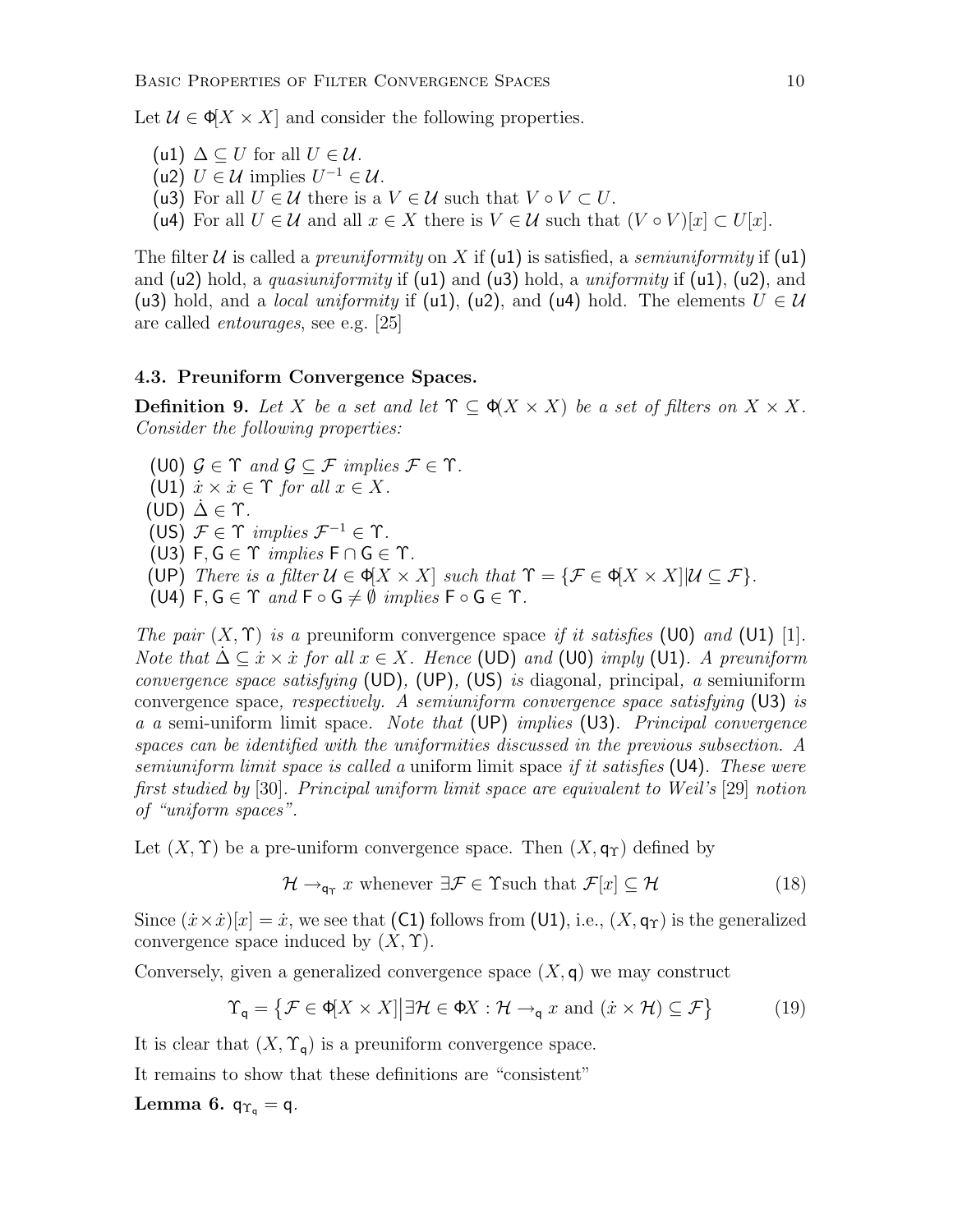Proof.

$$
\mathcal{H} \to_{\mathsf{q}_{\Upsilon_{\mathsf{q}}}} x \iff \exists \mathcal{F} \text{ such that } \mathcal{F}[x] \subseteq \mathcal{H} \text{ and } \exists \mathcal{H}' \text{ such that } \mathcal{H}' \to_{\mathsf{q}} x(\dot{x} \times \mathcal{H}') \subseteq \mathcal{F}
$$
  
\n
$$
\iff \exists \mathcal{F} \text{ such that } \exists \mathcal{H}' : \mathcal{H}' \to_{\mathsf{q}} x \text{ and } \mathcal{H}' = (\dot{x} \times \mathcal{H}')[x] \subseteq \mathcal{F}[x] \subseteq \mathcal{H}
$$
  
\n
$$
\iff \exists \mathcal{H}' : \mathcal{H}' \to_{\mathsf{q}} x \text{ and } \mathcal{H}' \subseteq \mathcal{H}
$$
  
\n
$$
\iff \mathcal{H} \to_{\mathsf{q}} x
$$

A semiuniform convergence space  $(X, \Upsilon)$  has an underlying Kent convergence space  $(X, \mathsf{q}_{\Upsilon})$  defined by

$$
\mathcal{F} \to_{\mathsf{q}_\Upsilon} x \qquad \Longleftrightarrow \qquad (\mathcal{F} \cap \dot{x}) \times (\mathcal{F} \cap \dot{x}) \in \Upsilon \tag{20}
$$

which satisfies  $(S)$ . Note that equ.(20) follows immediately from equ.(18), axiom (US), and axiom (C2). Conversely, every Kent convergence space satisfying (S) may be considered as a semiuniform convergence space  $(X, \Upsilon_q)$  where

$$
\Upsilon_{\mathsf{q}} = \{ \mathcal{F} \mid \exists \mathcal{G} \in \Phi X \text{ and } x \in X \text{ such that } \mathcal{G} \to_{\mathsf{q}} x \text{ and } \mathcal{G} \times \mathcal{G} \subseteq F \} \tag{21}
$$
  
For more details we refer to [27].

Let  $(X, \Upsilon)$  be a semiuniform convergence space, and consider the following axioms:

There exists a substantial body of literature on various types of uniformizations of convergence spaces, see e.g. [2, 6, 19, 15, 27].

### 5. Continuity

**5.1. Continuity in Convergence Spaces.** Let  $f : X \to Y$  be an arbitrary function and let F be a filter on X. Then we define  $f(\mathcal{F}) = \{f(F)|F \in \mathcal{F}\}\$ . It is easy to see that  $f(\mathcal{F})$  is a filter basis: Since  $\emptyset \notin \mathcal{F}$  it follows that  $f(F) \neq \emptyset$ . Property (F2) follows immediately from  $f(F \cap F') \subseteq f(F) \cap f(F')$  for any two sets F, F'.

**Definition 10.** Let  $(X, \mathsf{q})$  and  $(Y, \mathsf{p})$  be two generalized convergence spaces and let  $f: X \to Y$  be a function. Then f is continuous in  $x \in X$  (w.r.t. the relations q and  $p)$  if

$$
\mathcal{F} \to_{\mathsf{q}} x \quad implies \quad f(\mathcal{F}) \to_{\mathsf{p}} f(x) \tag{22}
$$

The function f is continuous if it is continuous for all  $x \in X$ .

**Lemma 7.** Let  $(X, \mathfrak{N})$  and  $(Y, \mathfrak{M})$  be two pretopological spaces. Then  $f : X \to Y$  is continuous in  $x \in X$  (w.r.t. the associated convergence relations  $q = q_{\Re}$  and  $p = p_{\Re}$ ) if

For each 
$$
M \in \mathcal{M}(f(x))
$$
 there is  $N \in \mathcal{N}(x)$  such that  $f(N) \subseteq M$ . (23)

*Proof.* Definition 10 translates to: f is continuous in x if and only if  $\mathcal{N}(x) \subseteq \mathcal{F}$ implies  $\mathcal{M}(f(x)) \subseteq f(\mathcal{F})$ . This implies in turn

$$
f: X \to Y
$$
 is continuous in x if and only if  $\mathcal{M}(f(x)) \subseteq f(\mathcal{N}(x)) \uparrow$  (24)

since  $\mathcal{F} \subseteq \mathcal{F}'$  implies  $f(\mathcal{F}) \subseteq f(\mathcal{F}')$  and hence  $f(\mathcal{F}) \uparrow \subseteq f(\mathcal{F}') \uparrow$ .

It remains to show that (24) and (23) are equivalent. If condition (24) holds, then for each  $M \in \mathcal{M}(f(x))$  there is a set  $M' \subseteq M$  such that  $M' \in f(\mathcal{N}(x))$ , and hence there is an  $N \in \mathcal{N}(x)$  such that  $M' = f(N)$ , i.e., equ.(23) holds. Conversely, if for

 $\Box$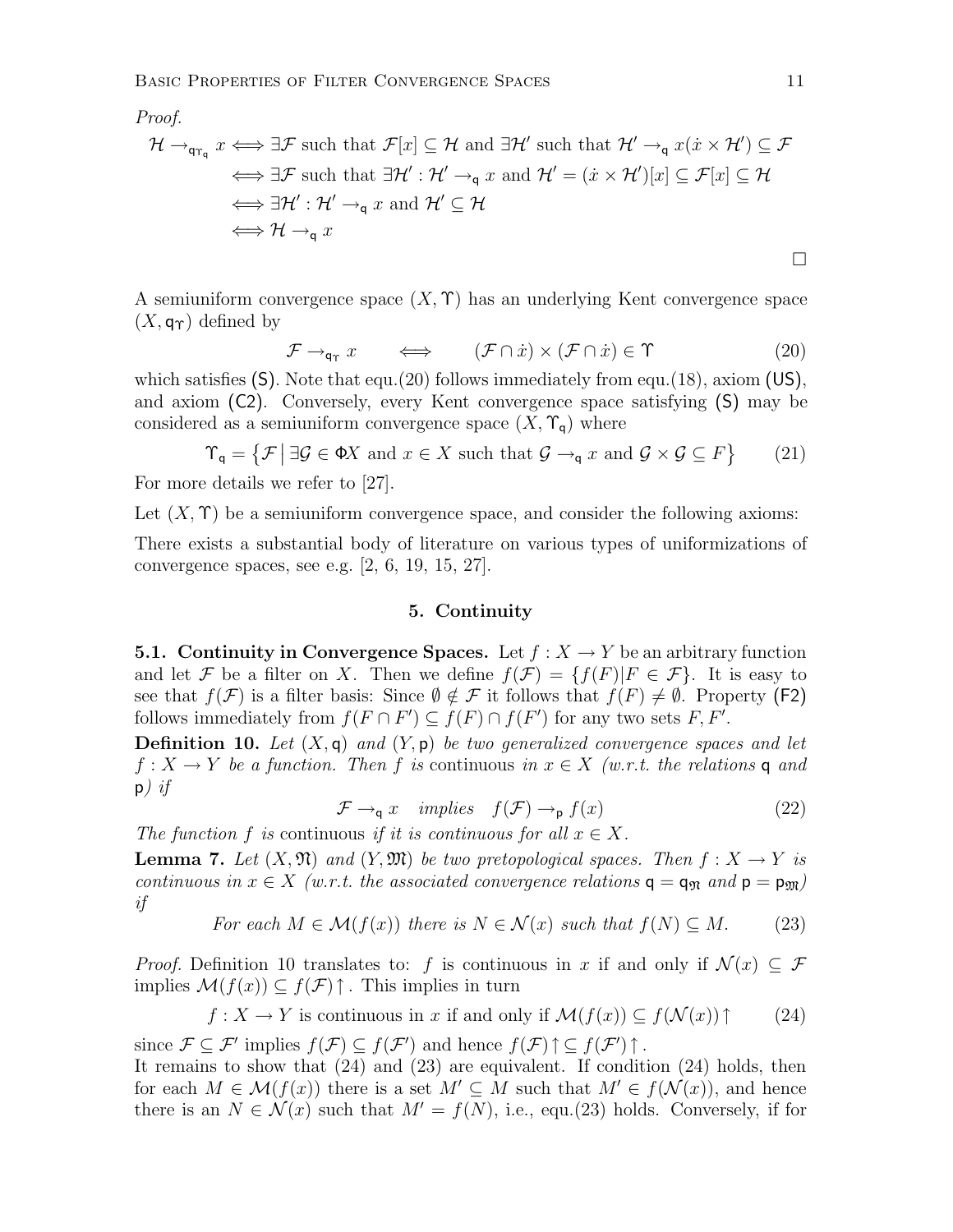each  $M \in \mathcal{M}(f(x))$  there is an  $N \in \mathcal{N}(x)$  such that  $f(N) \subset M$ , then  $M \in f(\mathcal{N}(x))$ , i.e.,  $f(\mathcal{N}(x))$  is finer than  $\mathcal{M}(f(x))$ .

The notion of convergence in pretopological spaces coincides with the usual definitions of convergence in topological spaces if  $(X, \mathfrak{q})$ , or  $(X, \mathfrak{N})$ , is topological.

**Theorem 5.** Consider a function  $f: X \to Y$  Then:

- (i) If  $q_2 \subseteq q_1$  and  $f : (X, q_1) \to (Y, p)$  is continuous then  $f : (X, q_2) \to (Y, p)$  is also continuous.
- (ii) If  $p_1 \subseteq p_2$  and  $f : (X, q) \to (Y, p_1)$  is continuous then  $f : (X, q) \to (Y, p_2)$  is also continuous.

*Proof.* (i) Suppose  $f : (X, \mathsf{q}_1) \to (Y, \mathsf{p})$  is continuous. Then  $(\mathcal{F}, x) \in \mathsf{q}_2 \subseteq \mathsf{q}_1$  implies  $(f(\mathcal{F})\uparrow, f(x)) \in \mathsf{p}$ , i.e.,  $f : (X, \mathsf{q}_2) \to (Y, \mathsf{p})$  is also continuous. (ii) Suppose  $f : (X, \mathsf{q}) \to (Y, \mathsf{p}_1)$  is continuous. Then  $(\mathcal{F}, x) \in \mathsf{q}$  implies  $(f(\mathcal{F}) \uparrow$  $f(x) \in \mathsf{p}_1 \subseteq \mathsf{p}_2$ , i.e.,  $f : (X, \mathsf{q}) \to (Y, \mathsf{p}_2)$  is continuous.

**5.2. Final Convergence Relations.** Let  $(X, q)$  be a generalized convergence space, let Y be a set and  $f: X \to Y$  a function. We may define a convergence relation  $\{(\Pi)\}$ by defining  $\mathcal{G} \to_{f(q)} y$  whenever there is coarser filter  $\mathcal{H} = f(\mathcal{F}) \uparrow$  such that  $\mathcal{F} \to_q x$ and  $y = f(x)$ . It is clear that  $(Y, f(q))$  is a generalized convergence space, since  $f(x)$   $\uparrow$  = y with  $y = f(x)$ . The convergence structure  $f(q)$  is called final. It is the coarsest convergence structure such that  $f : (X, \mathsf{q}) \to Y$  is continuous [8].

Similarly, we may start with a pretopological convergence space  $(X, \mathbf{q})$  and ask for the coarsest pretopology on on Y such that  $f$  is continuous. Note that this is in general not  $f(q)$ , since in order to obtain a pretopology on Y we need to require in addition that the intersection of any set of filters that converge to x must also converge to x. Hence the *final pretopology*  $fp(q)$  has the neighborhood filters

$$
\mathcal{A}(y) = \mathcal{N}_{\text{fp(q)}}(y) = \bigcap_{x \in f^{-1}(y)} f(\mathcal{N}_{\text{q}}(x)) \uparrow
$$
 (25)

if  $f^{-1} \neq \emptyset$  and  $\mathcal{A}(y) = \dot{y}$  otherwise. It is clear that  $f : (X, \mathsf{q}) \to (X, \mathsf{fp}(\mathsf{q}))$  is continuous, see also [8].

We may use proposition 5 of [20] as definition: A continuous function  $f : (X, \mathsf{q}) \to$  $f:(Y, \mathsf{p})$  is a pretopological quotient map if and only if for each  $y \in Y$  there is  $x \in X$ such that  $f(\mathcal{N}_q(x))$   $\uparrow = \mathcal{A}(y)$ .

Consequently  $\mathcal{A}(y) = \mathcal{S}(y)$ , i.e.,  $f(\mathcal{N}_q(x))$   $\uparrow = \mathcal{A}(y)$  for all  $x \in f^{-1}$  is a sufficient condition. Such quotient maps are called neighborhood preserving.

# 5.3. Uniform Continuity.

**Definition 11.** A function  $f : (X, \Upsilon) \rightarrow (Y, \Psi)$  from one preuniform convergence space into another one is uniformly continuous if

$$
(f \times f)(\mathcal{F}) \in \Psi \tag{26}
$$

for all  $\mathcal F$  in  $\Upsilon$ .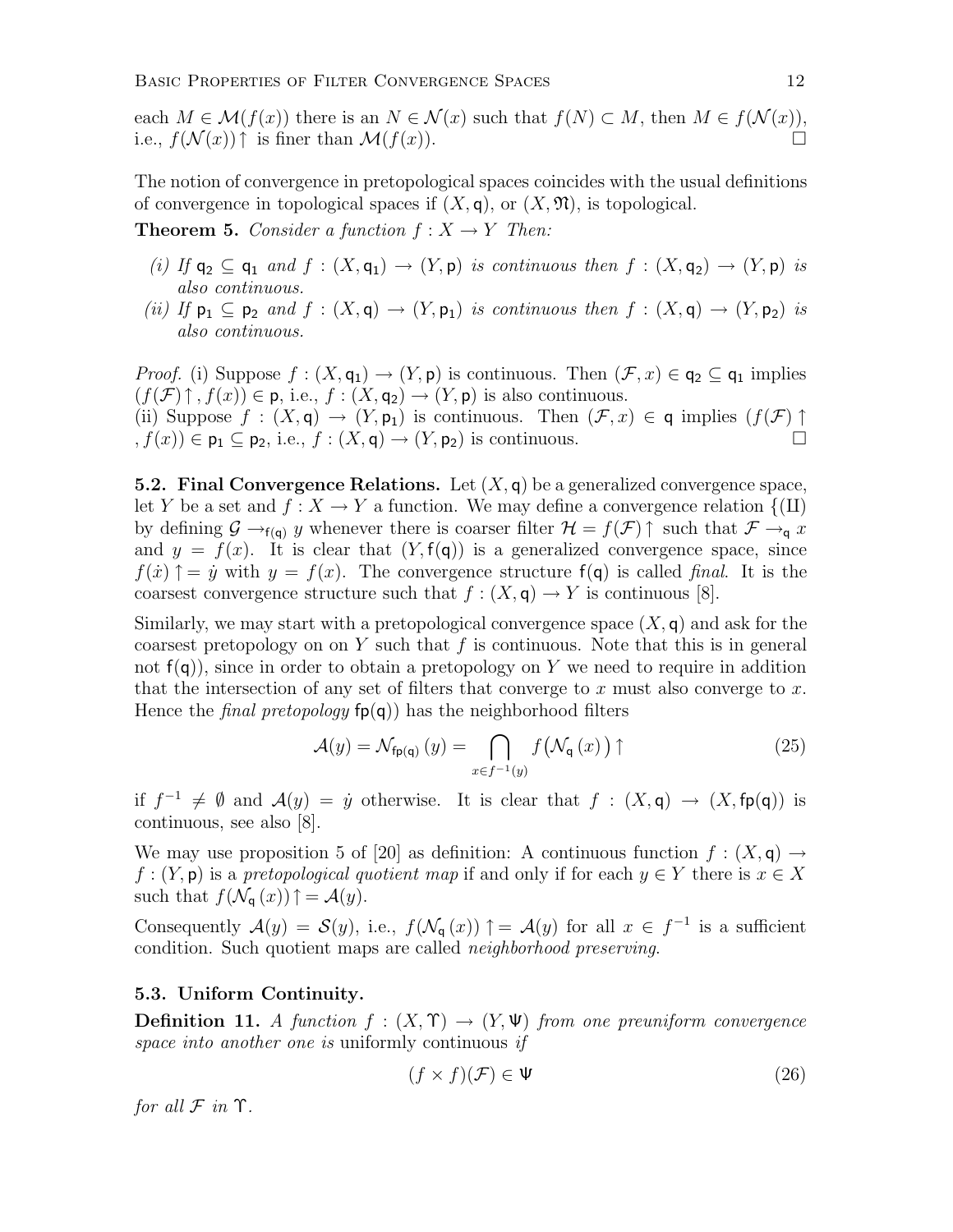**Lemma 8.** If  $f : (X, \Upsilon) \to (Y, \Psi)$  is uniformly continuous, then  $f : (X, \mathsf{q}_{\Upsilon}) \to$  $(Y, \mathsf{q}_{\Psi})$  is continuous.

*Proof.* Suppose  $\mathcal{H} \to_{\mathsf{q}_{\Upsilon}} x$ , i.e.,  $\mathcal{F}[x] \subseteq \mathcal{H}$  for some  $\mathcal{F} \in \Upsilon$ , and hence  $\dot{x} \times \mathcal{H} \in \Upsilon$ . Assuming uniform continuity we have  $(f \times f)(\dot{x} \times \mathcal{H}) \in \Psi$  and hence by definition  $(f \times f)(\dot{x} \times \mathcal{H})[f(x)] \rightarrow_{\mathsf{q}\psi} f(x)$ . It remains to compute

$$
(f \times f)(\dot{x} \times \mathcal{H})[f(x)] = (f(\dot{x}) \times f(\mathcal{H}))[f(x)] = (\dot{f}(x) \times f(\mathcal{H}))[f(x)] = f(\mathcal{H})
$$

and hence we have  $f\mathcal{H}$ )  $\rightarrow_{\mathsf{q}\Psi} f(x)$ , i.e. f is continuous.

# 6. Connectedness

**Definition 12.** Two sets  $A, B \subseteq X$  are separated in  $(X, \mathsf{q})$  if  $\mathsf{cl}(A) \cap B = A \cap \mathsf{cl}(B) =$  $\emptyset$ .

**Theorem 6.** Let  $(X, \mathsf{q})$  be a generalized convergence space. Then the following propositions are equivalent:

- (c1) There is no proper subset of X that is both open and closed.
- (c2) X cannot be represented as the union of two disjoint open sets.
- (c3) X cannot be represented as the union of two disjoint closed sets.
- (c4) X cannot be represented as the union of two separated sets.

*Proof.* The equivalence of  $(c1)$ ,  $(c2)$ ,  $(c3)$  is obvious. In order to show (c3)  $\Longleftrightarrow$  (c4) we first assume that A and X \ A are separated for some  $A \neq \emptyset$ , X. If A is not closed, there is  $x \in cl(A) \setminus A$ . This leads to a contradiction since  $\text{cl}(A) \cap (X \setminus A) = \emptyset$  implies  $x \notin (X \setminus A)$ , i.e.,  $x \in A$ . Thus A is closed. The same argument can be used to show that  $X \setminus A$  is closed. Conversely, suppose A and  $X \setminus A$  are both closed. Then  $A \cap (X \setminus A) = cl(A) \cap (X \setminus A) = A \cap cl(X \setminus A) = \emptyset$ , i.e., A and  $X \setminus A$  are separated.

**Corollary 1.** A generalized convergence space  $(X, q)$  is connected if and only if the associated topological space  $(X, \mathcal{O}_q)$  is connected.

Definition 13. A generalized convergence space is connected and one, and hence all, of the conditions (c1) through (c4) are satisfied.

A generalized convergence space  $(X, \mathsf{q})$  is path connected if for all  $x, y \in X$  there a continuous function  $f : [0,1] \to X$  such that  $f(0) = x$  and  $f(1) = y$ . Such a function f is called a path.

**Theorem 7.** If  $(X, q)$  is path-connected, then it is connected.

*Proof.* Let  $(X, \mathcal{O}_{q})$  be the topological space associated with  $(X, q)$ . If  $f : [0, 1] \rightarrow$  $(X, \mathsf{q})$  is is continuous, then, by Lemma 3 and theorem  $5 f : [0,1] \to (X, \mathcal{O}\mathsf{q})$  is also continuous. Thus path-connectedness implies path-connectedness w.r.t. the associated topology  $\mathcal{O}_{q}$ , which implies that  $(X, \mathcal{O}_{q})$  is connected. Corollary 1 completes the proof.  $\Box$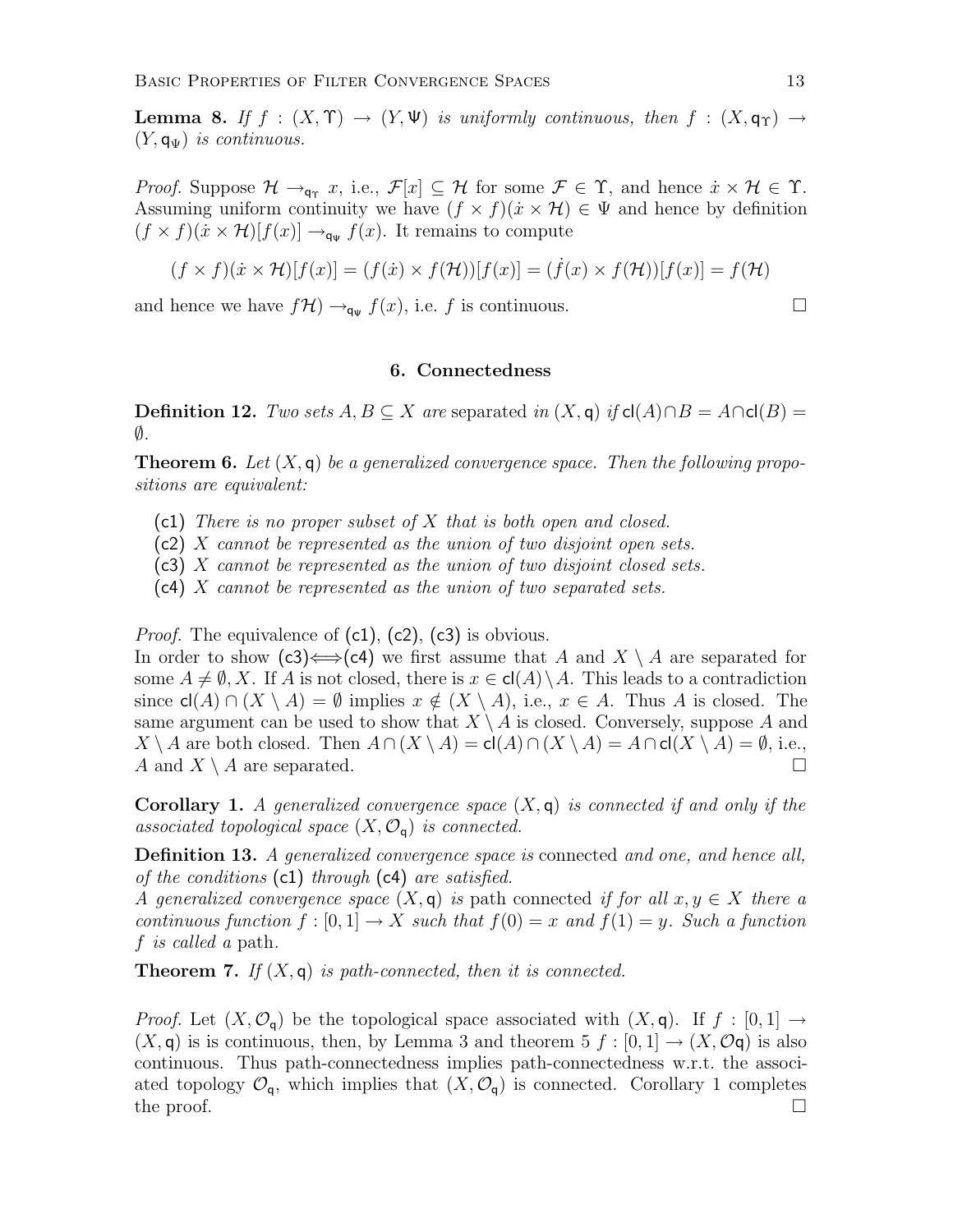#### 7. Separation Properties

# 7.1. "Lower" Separation Axioms. A convergence space is

- (T0)  $\dot{x} \rightarrow_q y$  and  $\dot{y} \rightarrow_q x$  implies  $x = y$ .
- (T1)  $\dot{x} \rightarrow_q y$  implies  $x = y$ . In other words, if  $x \neq y$  then  $\dot{x} \not\rightarrow_q y$ .
- (Re) reciprocal if  $x, y \in \lim \mathcal{F}$  implies  $\{\mathcal{F} | \mathcal{F} \to_q x\} = \{\mathcal{G} | \mathcal{G} \to_q y\}.$
- (H) Hausdorff if  $x, y \in \lim \mathcal{F}$  implies  $x = y$ , i.e., each filter converges to at most one point.
- (T2) separable if  $\mathcal{F} \rightarrow_q x$ , and  $\mathcal{G} \rightarrow_q y$ ,  $x \neq y$  implies  $\mathcal{F} \vee \mathcal{G} = \emptyset$ .
- $(\alpha T 2\frac{1}{2}) \alpha$ -Urysohn if  $\mathcal{F} \rightarrow_q x$ ,  $\mathcal{G} \rightarrow_q y$ ,  $x \neq y$  implies  $cl(\mathcal{F})^{\alpha} \vee cl(\mathcal{G})^{\alpha} = \emptyset$ .
- $(wT2\frac{1}{2})$  Urysohn if  $\mathcal{F} \rightarrow_q x$ ,  $\mathcal{G} \rightarrow_q y$ , and  $x \neq y$  implies  $cl(\mathcal{F}) \vee cl(\mathcal{G}) = \emptyset$ .
	- $(\mathsf{T2}_{\frac{1}{2}}) \aleph_0$ -Urysohn if  $\mathcal{F} \rightarrow_q x$ ,  $\mathcal{G} \rightarrow_q y$ , and  $x \neq y$  implies  $\mathsf{cl}(\mathcal{F})^{\aleph_0} \vee \mathsf{cl}(\mathcal{G})^{\aleph_0} = \emptyset$ .
	- $(\mathsf{T2}_{\frac{1}{2}})$  strongly Urysohn if  $\mathcal{F} \rightarrow_{\mathsf{q}} x$ ,  $\mathcal{G} \rightarrow_{\mathsf{q}} y$ , and  $x \neq y$  implies  $\mathcal{F} \vee \mathcal{G} = \emptyset$ .

Remark. Some authors define (T2) via the existence of disjoint open neighborhoods for any two points, e.g. [8].

The terms reciprocal was introduced in [23]. In [15] the property was introduced as "axiom P".

Lemma 9. (T2), (H), (T0∧Re) are equivalent in any generalized convergence space  $(X, \mathsf{q}).$ 

*Proof.* If  $(X, \mathsf{q})$  is not Hausdorff, then there are two points  $x \neq y$  and a filter F such that  $\mathcal{F} \to_{\mathsf{q}} x$  and  $\mathcal{F} \to_{\mathsf{q}} y$ . Since  $\mathcal{F} \vee \mathcal{F} = \mathcal{F} \neq \emptyset$ ,  $(X, \mathsf{q})$  is not separable.

If  $(X, \mathsf{q})$  is not separable then there two points  $x \neq y$  and two are non-disjoint filters F and G such that  $\mathcal{F} \to_{\mathsf{q}} x$  and  $\mathcal{G} \to_{\mathsf{q}} y$ . In this case  $\mathcal{F} \vee \mathcal{G} \neq \emptyset$  q-converges to both x and y, violating  $(H)$ .

It is clear that (H) implies (Re) and (T0). Suppose  $\mathcal{F} \to_q x$  and  $\mathcal{F} \to_q y$ . By (Re) we have  $\{\mathcal{F}|\mathcal{F}\to_q x\}=\{\mathcal{G}|\mathcal{F}\to_q y\}$  and hence  $\dot{x}\to_q y$  and  $\dot{y}\to_q x$ . (T0) implies that  $x = y$ , thus every filter converges to at most one limit point, i.e., (H) holds.

(Re) implies (S).

7.2. Regularity. Remark. In many (older) references the notions regular and (T3), normal and (T4) are reversed.

Let  $\alpha$  be an ordinal number, let  $\mathcal F$  be a filter on X. Then we define:

$$
cl(\mathcal{F}) = \{ cl(F) | F \in \mathcal{F} \} \uparrow
$$
  
\n
$$
cl(\mathcal{F})^{\alpha} = \{ cl(F)^{\alpha} F \in \mathcal{F} \} \uparrow
$$
  
\n
$$
\widetilde{\mathcal{F}} = \{ cl(F)^{\aleph_0} F \in \mathcal{F} \} \uparrow
$$
  
\n
$$
\widehat{\mathcal{F}} = \{ \widehat{F} | F \in \mathcal{F} \} \uparrow
$$
\n(27)

Note that  $\mathsf{cl}(\mathcal{F})^\alpha \subseteq \mathsf{cl}(\mathcal{F})^\beta$  if  $\alpha \geq \beta$ , and hence  $\widehat{\mathcal{F}} \subseteq \widetilde{\mathcal{F}} \subseteq \mathsf{cl}(\mathcal{F})$ .

A generalized convergence space  $(X, \mathsf{q})$  is

 $(\alpha \mathsf{R})$   $\alpha$ -regular if  $\mathcal{F} \rightarrow_{\mathsf{q}} x$  implies  $\mathsf{cl}(\mathcal{F})^{\alpha} \rightarrow_{\mathsf{q}} x$ ;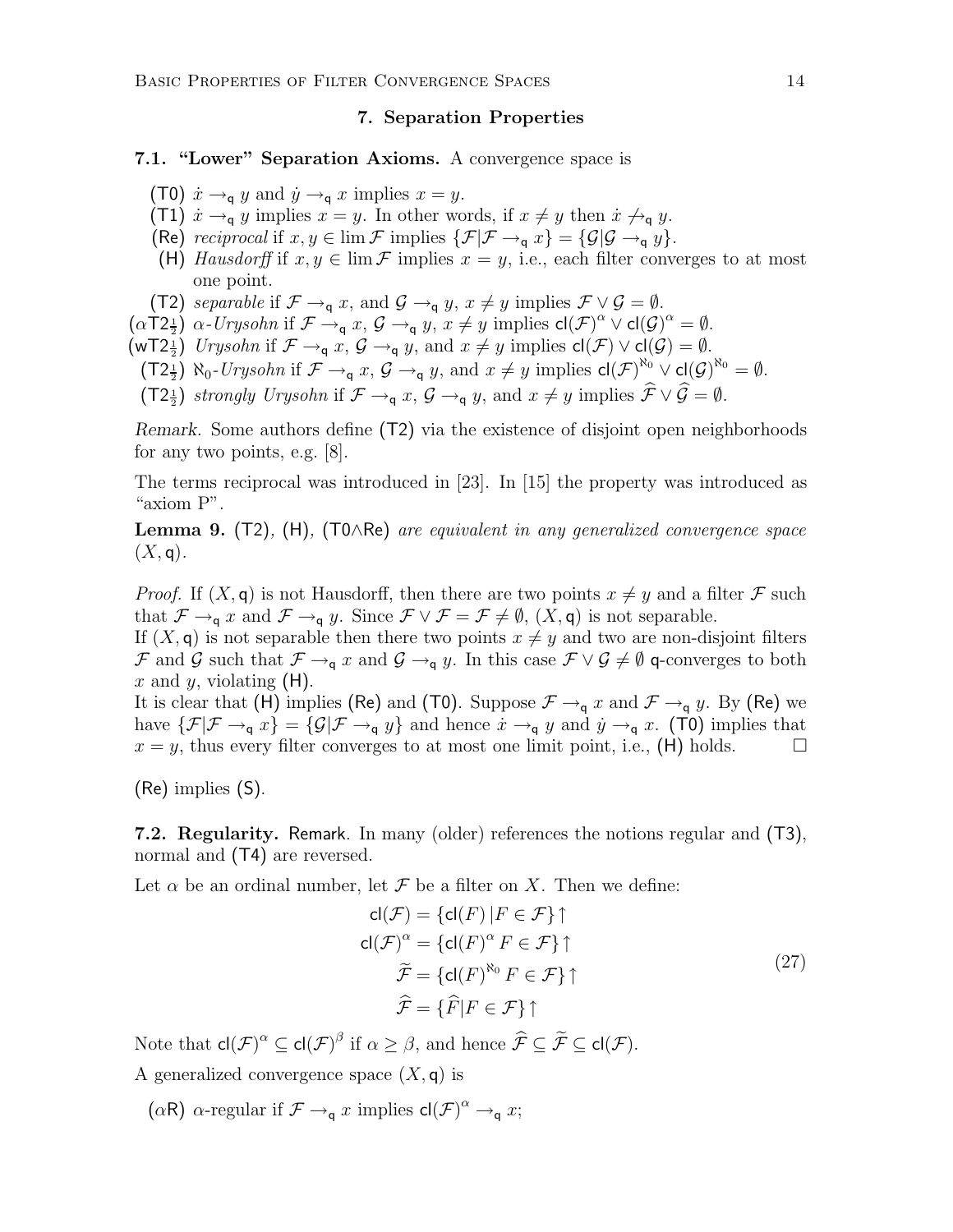(R) regular if  $\mathcal{F} \rightarrow_q x$  implies  $cl(\mathcal{F}) \rightarrow_q x$ ;  $(\aleph_0 R)$   $\aleph_0$ -regular if  $\mathcal{F} \rightarrow_q x$  implies  $\widetilde{\mathcal{F}} \rightarrow_q x$ ; (sR) strongly regular if  $\mathcal{F} \rightarrow_q x$  implies  $\widehat{\mathcal{F}} \rightarrow_q x$ .

This terminology is consistent with [8, 13, 5, 21]. However, we use regular for what is sometimes called weakly-regular and  $\aleph_0$ -regular for regular in [21]. If  $(X, \mathsf{q})$  is topological, then  $(\alpha \mathsf{R})$  is equivalent for all  $\alpha$  since  $\mathsf{cl}(\mathcal{F}) = \widehat{\mathcal{F}}$ . Regularity coicides with the usual notion on topological spaces.

**Lemma 10.**  $\mathcal{F} \rightarrow_q x$  implies  $cl(\mathcal{F}) \subseteq \dot{x}$ .

*Proof.* Consider  $F \in \mathcal{F}$ . By definition,  $z \in cl(F)$  iff there is a filter G such that  $F \in \mathcal{G}$  and  $\mathcal{G} \to_{\mathsf{g}} x$ . Consequently, we have  $x \in \mathsf{cl}(F)$ . By construction we have for all  $F' \in \mathsf{cl}(\mathcal{F})$ :  $x \in F'$  and hence  $F' \in \dot{x}$ , i.e.,  $\mathsf{cl}(\mathcal{F}) \subseteq \dot{x}$ .

A generalized convergence space  $(X, \mathsf{q})$  is  $(\alpha$ -T3),  $(T3)$ ,  $(\aleph_0)$ T3), or (sT3) if it satisfies the corresponding regularity axiom  $(\alpha R)$ ,  $(R)$ ,  $(\aleph_0 R)$ , or  $(\text{sR})$ , respectively and the separation axiom (T0). Such spaces are considered in some detail in [21].

Lemma 11. ( $\alpha$ -T3) implies ( $\alpha$ -T2 $\frac{1}{2}$ ).

*Proof.* We proceed in two steps. First we show that a regular (T0) space is Hausdorff: To this end suppose  $(X, \mathsf{q})$  is not separable, i.e., there are two distinct points  $x \neq y$ and non-disjoint filters  $\mathcal{F} \to_q x$  and  $\mathcal{G} \to_q y$ , i.e.,  $\mathcal{F} \vee \mathcal{G}$  q-converges to both x and y. Hence, by lemma 10,  $cl(\mathcal{F} \vee \mathcal{G}) \subseteq \dot{x}$  and  $cl(\mathcal{F} \vee \mathcal{G}) \subseteq \dot{y}$ . Now (R) implies that cl( $\mathcal{F} \vee \mathcal{G}$ ) also q-converges to both x and y. The same holds for the finer filters x and  $doty$ , contradicting (T0). A regular (T0) space hence is Hausdorff.

Now suppose  $(X, \mathsf{q})$  is  $\alpha$ -regular and there are two points  $x \neq y$  and filters  $\mathcal{F} \to_{\mathsf{q}} x$ ,  $\mathcal{G} \to_{\mathsf{q}} \overline{x}$ , such that  $\mathsf{cl}(\mathcal{F})^{\alpha} \vee \mathsf{cl}(\mathcal{G})^{\alpha} \neq \emptyset$ , i.e.,  $(\alpha T 2_{\frac{1}{2}})$  does not hold. Axiom  $(\alpha \mathsf{R})$ implies  $\mathsf{cl}(\mathcal{F})^{\alpha} \to_{\mathsf{q}} x$  and  $\mathsf{cl}(\mathcal{F})^{\alpha} \to_{\mathsf{q}} y$ , whence  $\mathsf{cl}(\mathcal{F})^{\alpha} \lor \mathsf{cl}(\mathcal{G})^{\alpha}$  q-converges to both x and y, contradicting (H). Hence an  $\alpha$ -regular Hausdorff space is  $\alpha$ -Urysohn.

7.3. Complete Regularity. A set A is completely within B,  $A \ll B$ , if there is a continuous function  $\varphi : (X, \mathsf{q}) \to [0, 1]$  (with the usual topology interpreted as a convergence space) such that  $\varphi(A) \subseteq \{0\}$  and  $\varphi(X \setminus B) \subseteq \{1\}$ . By definition we have  $\emptyset \ll A$  for all  $X \neq \emptyset$  and  $A \ll X$  for all  $A \neq X$ . Furthermore,  $A' \subset A$ ,  $B \subset B'$ , and  $A \ll B$  implies  $F' \ll G$  and  $F \ll G'$ . To see this, we simply use the same function  $\varphi$  that establishes  $F \ll G$  an restrict F or  $X \setminus G$  to a subset.

Lemma 12.  $A \ll B$  implies  $cl(A) \subseteq B$ .

*Proof.* The lemma is trivial for  $A = \emptyset$  or  $B = X$ . Hence we may assume that  $A \neq \emptyset$  and  $B \neq X$ . In this case we have  $\varphi(A) = \{0\}$  and  $\varphi(X \setminus B) = \{1\}$ . The function  $\varphi$  is continuous, i.e.,  $\mathcal{F} \to_{\mathsf{q}} x$  implies  $\varphi(F) \to \varphi(x)$ . More explicitly, this means that, for all  $\epsilon > 0$ , there is a set  $F \in \mathcal{F}$  such that  $\varphi(F) \subseteq B_{\epsilon}(\varphi(x))$ , where  $B_{\epsilon}(y) = [0,1] \cap (y - \epsilon, y + \epsilon)$ . Now suppose  $x \in cl(A)$ . Then  $F \cap A \neq \emptyset$  for all  $F\mathcal{F}$ and hence  $\varphi(A) = \{0\}$  implies  $0 \in \varphi(F) \subseteq B_{\epsilon}(\varphi(x))$ , i.e.,  $\varphi(x) < \epsilon$ . Thus  $\varphi(x) \neq 1$ , which implies  $x \notin (X \setminus B)$  and hence  $x \in B$ .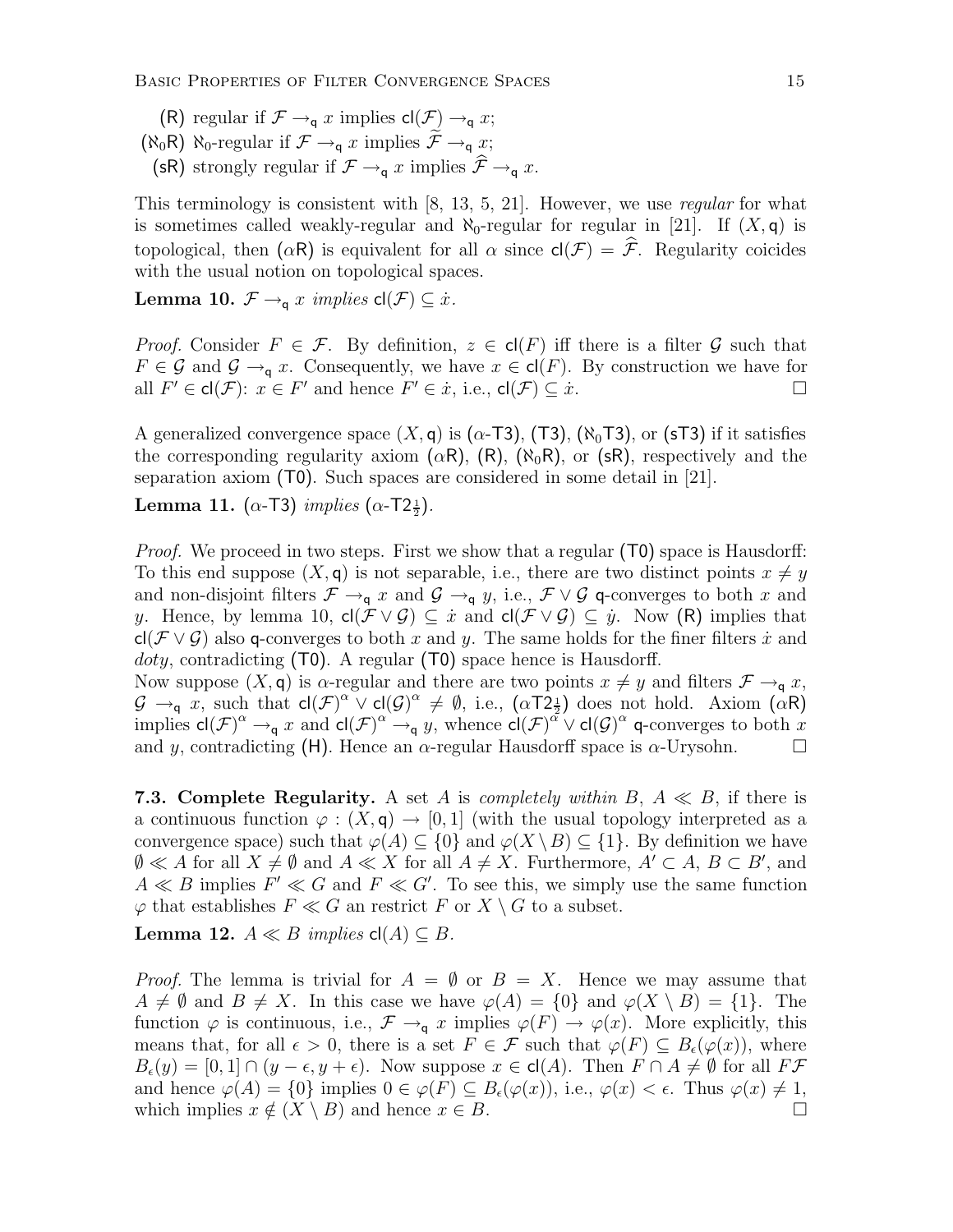For each filter  $\mathcal F$  we define

$$
\mathcal{F}^* = \{ G \subseteq X | \exists F \in \mathcal{F} : F \ll G \} \uparrow
$$
\n
$$
(28)
$$

Lemma 12 implies  $\mathcal{F}^* \subseteq \text{cl}(\mathcal{F})$  since  $\text{cl}(F) \subseteq G$  whenever  $F \ll G$ .

A convergence space is

(CR) completely regular if  $\mathcal{F} \to_q x$  implies  $\mathcal{F}^* \to_q x$ .

 $(T3\frac{1}{2})$  if it is complete regular and  $(T0)$ .

The discussion above shows that a completely regular convergence space is regular, and hence the separation axiom  $(T3\frac{1}{2})$  implies  $(T3)$ .

7.4. Normality. Normal convergence spaces are introduced in [26] in the following way.

For  $A \neq \emptyset$  we write

$$
\mathcal{N}(A) = \{ N | A \subseteq \text{int}(N) \} = \bigcap_{x \in A} \mathcal{N}(x) \tag{29}
$$

- **Definition 14.** (QN)  $(X, q)$  is quasi-normal if for all pairs of non-empty disjoint closed sets A and B (i.e.,  $A = cl(A) \neq \emptyset$ ,  $B = cl(B) \neq \emptyset$ , and  $A \cap B = \emptyset$ ) holds  $\mathcal{N}(A) \vee \mathcal{N}(B) = \emptyset$ .
	- (N)  $(X, \mathsf{q})$  is normal if for all non-empty closed sets  $A = \mathsf{cl}(A) \neq \emptyset$  holds  $\mathcal{N}(A) \subseteq$  $cl(\mathcal{N}(A)).$
	- (T4)  $(X, \mathsf{q})$  is (T4) if it is (T1) and normal.

With these definitions [26] shows:

(QN) implies (N). In topological spaces (QN) and (N) are equivalent. (T4) implies regularity and hence (T3).

#### 8. Compactness

8.1. Adherence of a Filter. The discussion below is extracted from [8].

**Definition 15.**  $x \in X$  is adherent to the filter F if there is  $\mathcal{G} \subseteq \mathcal{F}$  such that  $\mathcal{G} \to_{\mathsf{q}} x$ . The adherence adh $\mathcal F$  is the set of all points adherent to  $\mathcal F$ .

In particular, therefore  $\lim \mathcal{F} \subseteq \text{adh}\mathcal{F}$ . More generally we have

$$
adh\mathcal{F} = \{x \in X | \exists \mathcal{G} \subseteq \mathcal{F} : \mathcal{G} \to_{\mathsf{q}} x\} == \cup_{\mathcal{G} \subseteq \mathcal{F}} \lim \mathcal{G}.
$$
 (30)

We remark two useful results from Fischer's [8] paper:  $\mathsf{cl}(A) = \operatorname{adh}\hat{A}$  for all  $A \neq \emptyset$ . If  $(X, \mathsf{q})$  is (T2) and F is a convergent filter,  $\mathcal{F} \to_{\mathsf{q}} x$ , then adh $\mathcal{F} = \{x\}$ .

#### 8.2. Compact Convergence Spaces.

**Definition 16.** A convergence space  $(X, \mathbf{q})$  is compact if adh $\mathcal{F} \neq \emptyset$  for every filter  $\mathcal F$  on X.

An equivalent formulation is